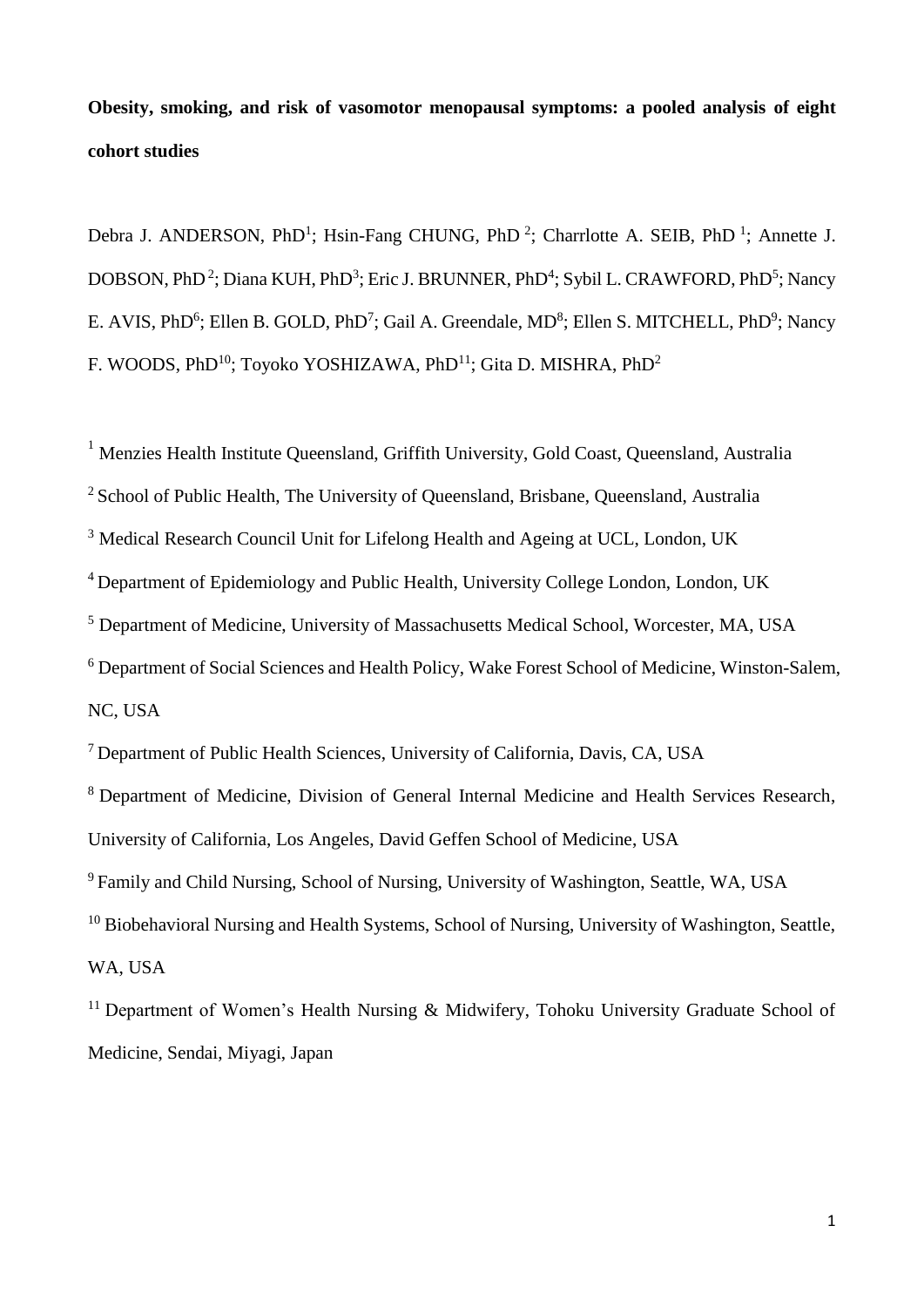**Corresponding author:** Professor Debra Anderson, Menzies Health Institute Queensland, Griffith University, Gold Coast, Queensland, Australia; Tel: +61-7-55528403; Email: [debra.anderson@griffith.edu.au](mailto:debra.anderson@griffith.edu.au)

# **Conflict of Interest**

The authors report no conflict of interest.

# **Financial Disclosure Statement**

InterLACE project is funded by the Australian National Health and Medical Research Council project grant (APP1027196). GDM is supported by the Australian National Health and Medical Research Council Principal Research Fellowship (APP1121844).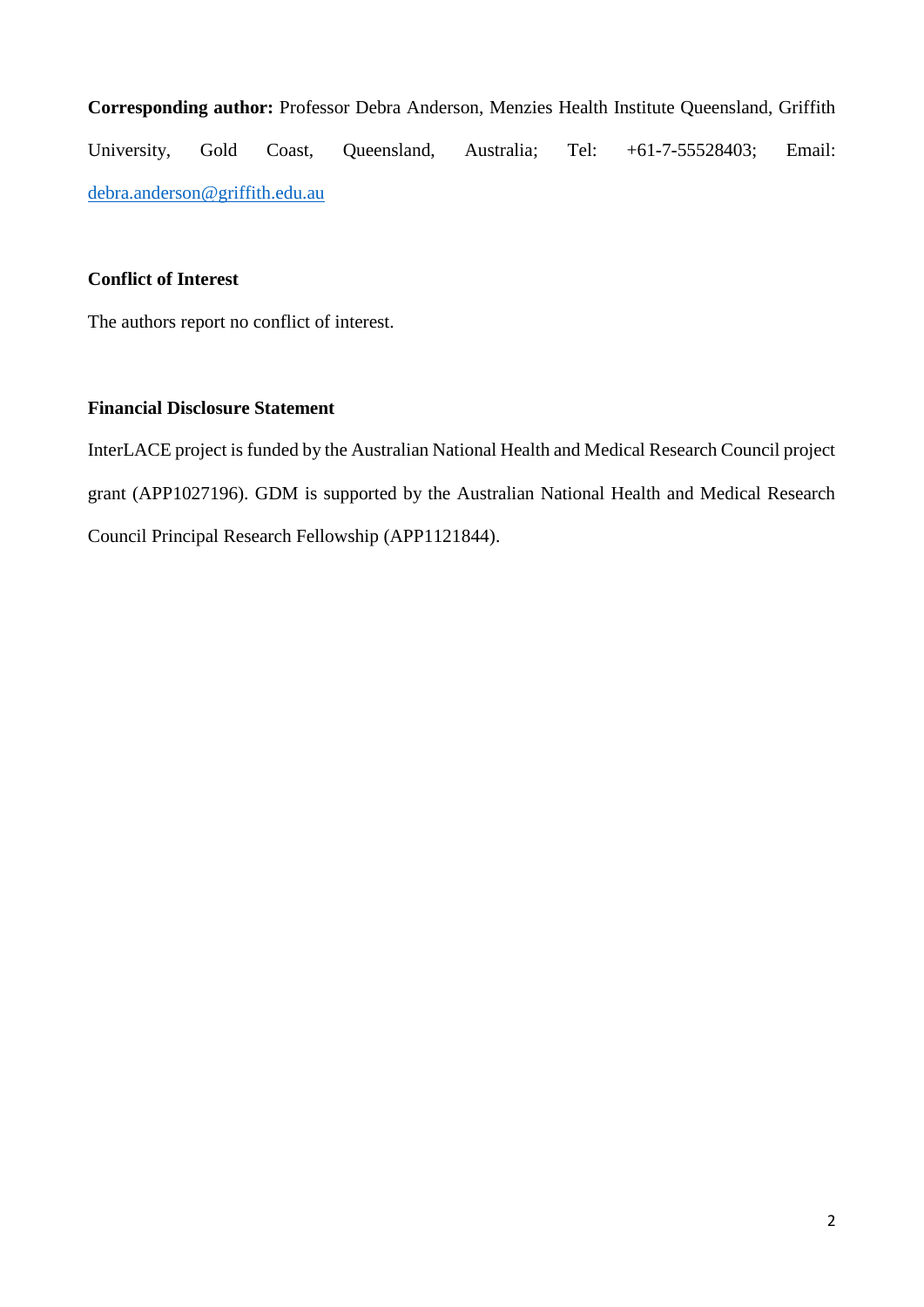# **CONDENSATION**

Obesity and cigarette smoking substantially increased women's risk of frequent or severe vasomotor symptoms in a dose-response manner, and smoking intensified the effect of obesity.

**Short title:** Obesity, smoking, and vasomotor symptoms

### **AJOG at a Glance**

### **Why was this study conducted?**

 This pooled analysis provided precise estimates of the individual and joint associations between body mass index (BMI) and smoking with the risk of vasomotor menopausal symptoms (VMS).

### **What are the key findings?**

- Higher BMI and greater smoking were associated with more frequent/severe VMS in the cross-sectional analysis, and smoking strengthened the effect of obesity. However, women who quit smoking before age 40 years had a similar level of risk as never smokers.
- Prospective analyses showed similar results, but the individual and joint effects of BMI and smoking on subsequent VMS at three-year follow-up attenuated markedly after adjustment for baseline VMS.
- The effect of BMI on VMS risk differed in pre-/perimenopause and postmenopause.

### **What does this study add to what is already known?**

- Being both obese and smoking conferred a much higher risk of frequent/severe VMS than either alone.
- Maintaining a normal weight before the menopausal transition and smoking cessation before age 40 years may mitigate the excess risk of frequent/severe VMS.

**Keywords:** hot flushes, night sweats, overweight, obesity, smoking, vasomotor symptoms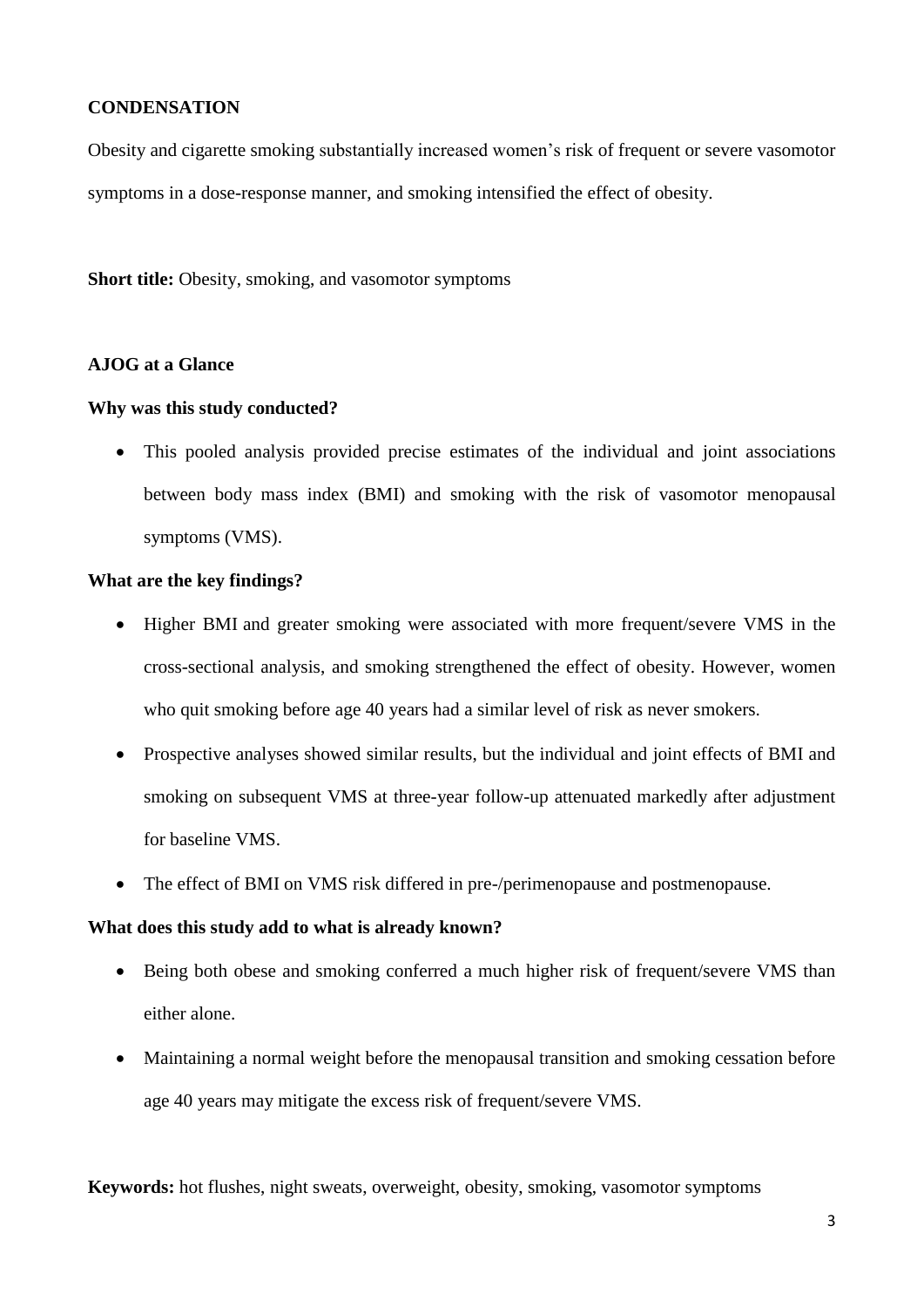#### **ABSTRACT**

**Background:** Frequent and severe vasomotor symptoms during menopause are linked with adverse health outcomes. Understanding modifiable lifestyle factors for the risk of vasomotor menopausal symptoms is important to guide preventive strategies.

**Objective:** We investigated the associations between body mass index and smoking, and their joint effects with the risk of vasomotor symptoms, and whether the associations differed by menopausal stage.

**Study Design:** The International Collaboration for a Life Course Approach to Reproductive Health and Chronic Disease Events pooled data on 21,460 midlife women from eight studies (median age 50 years, interquartile range 49–51 years) for the cross-sectional analysis. Four studies provided data for the prospective analysis  $(n=11,986)$ . Multinomial logistic regression models with four categories of frequency/severity for the outcome of vasomotor symptoms were used to estimate relative risk ratios (RRR) and 95% confidence intervals (CI) adjusted for within-study correlation and covariates. **Results:** At baseline, nearly 60% of the women experienced vasomotor symptoms. Half of them were overweight (30%) or obese (21%), and 17% were current smokers. Cross-sectional analyses showed that a higher body mass index and smoking more cigarettes with longer duration and earlier initiation were all associated with more frequent or severe vasomotor symptoms. Never smokers who were obese had a 1.5-fold (RRR, 1.52; 95% CI, 1.35–1.73) higher risk of often/severe vasomotor symptoms, compared with never smokers who were of normal-weight. Smoking strengthened the association as the risk of often/severe vasomotor symptoms was much greater among smokers who were obese (RRR, 3.02; 95% CI, 2.41–3.78). However, smokers who quit before 40 years of age were at similar levels of risk as never smokers. Prospective analyses showed a similar pattern, but the association attenuated markedly after adjustment for baseline vasomotor symptoms. Furthermore, we found that the association between body mass index and vasomotor symptoms differed by menopausal status. Higher body mass index was associated with increased risk of vasomotor symptoms in pre- and perimenopause but with reduced risk in postmenopause.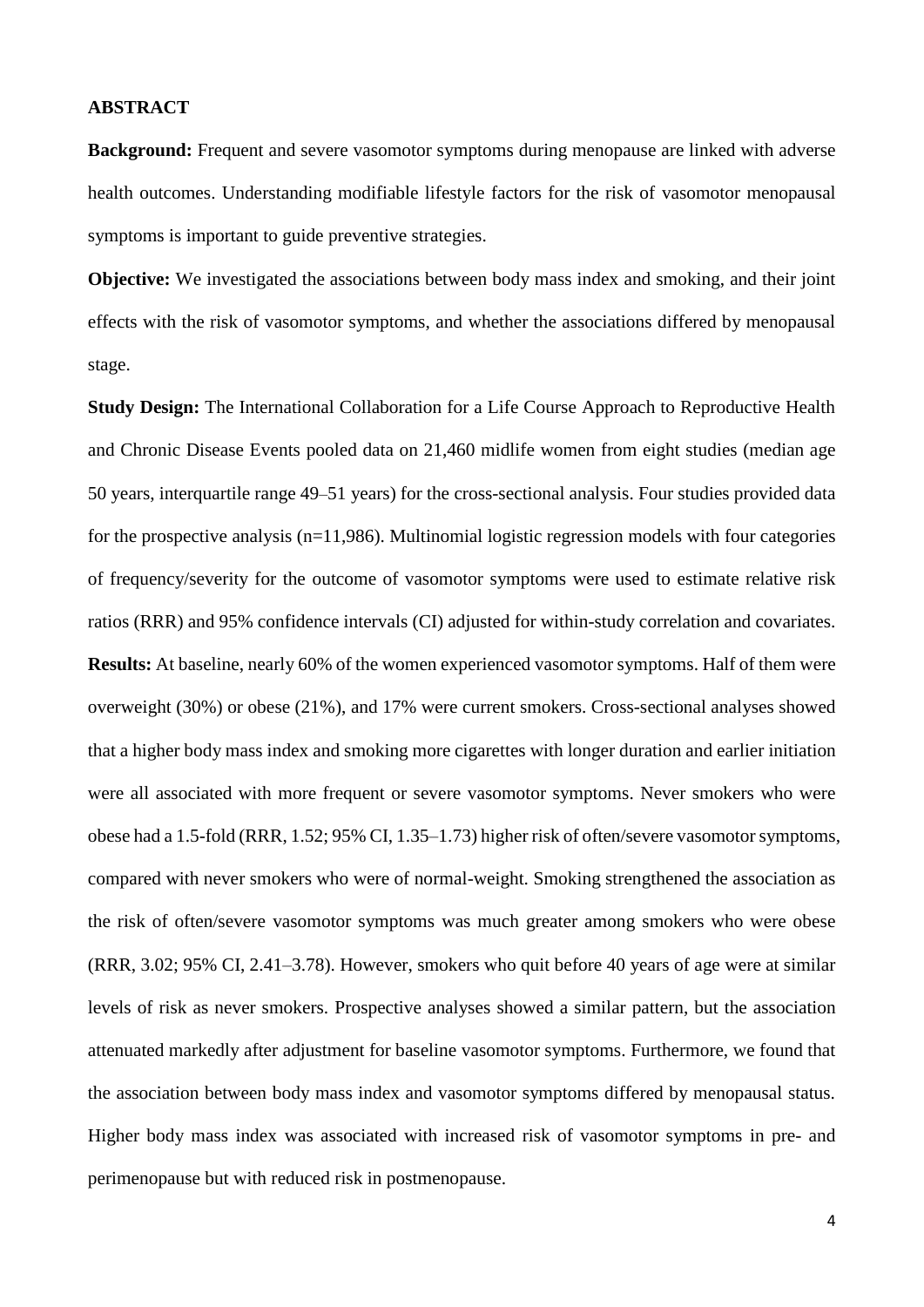**Conclusion:** High body mass index  $(\geq 25 \text{ kg/m}^2)$  and cigarette smoking substantially increased women's risk for experiencing frequent or severe vasomotor symptoms in a dose-response manner, and smoking intensified the effect of obesity. However, the effect of body mass index on the risk vasomotor symptoms was opposite among postmenopausal women. Maintaining a normal weight before the menopausal transition and quitting smoking before age 40 years may mitigate the excess risk of VMS in midlife.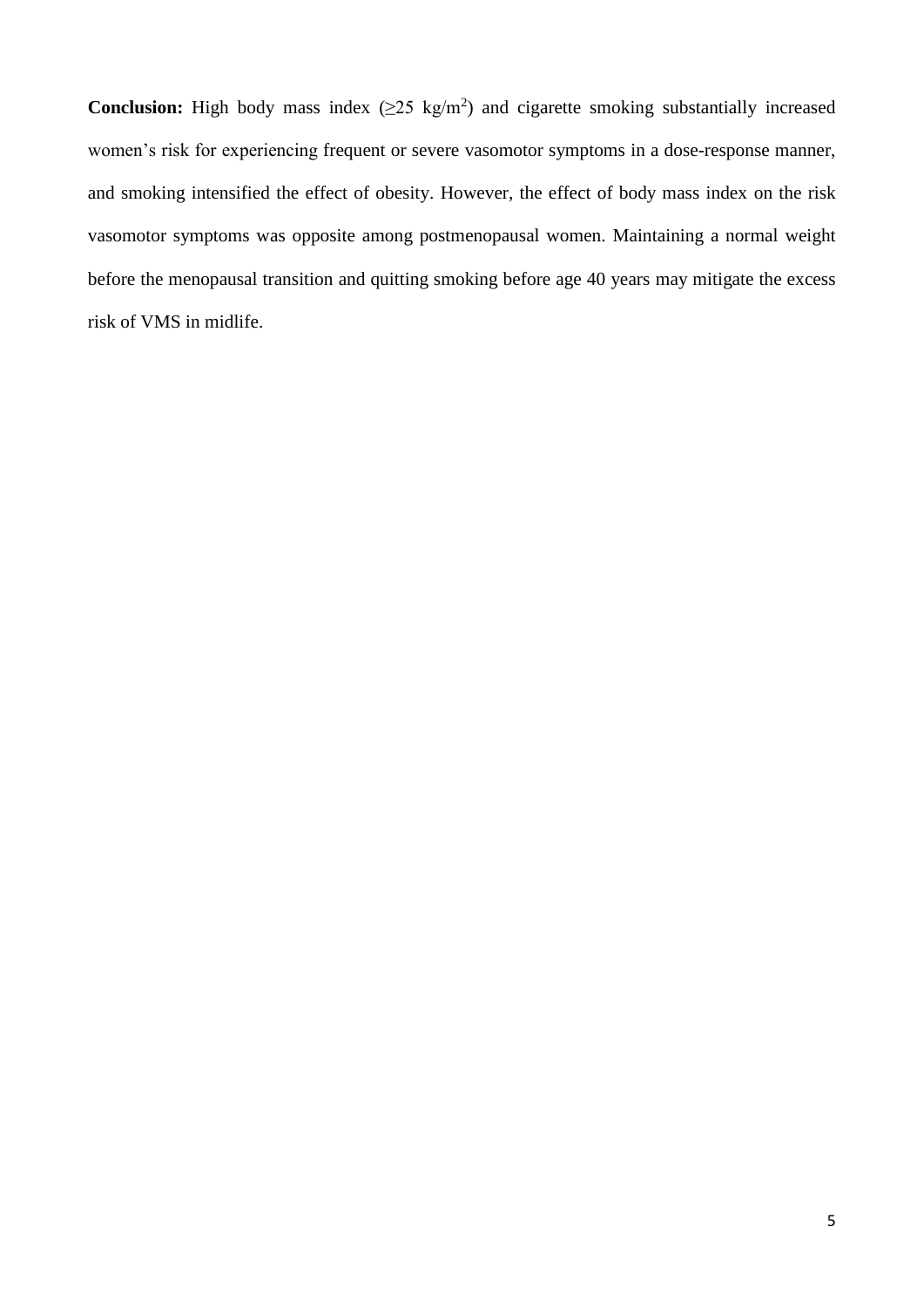#### **INTRODUCTION**

Vasomotor menopausal symptoms (VMS), including hot flushes and night sweats, are considered the cardinal symptoms of menopause<sup>1</sup> and are one of the main reasons for menopause-related health service use.<sup>2,3</sup> It is estimated that up to 80% of women will report VMS at some time during the menopausal transition,<sup>4-6</sup> though the percentage of women experiencing symptoms varies from as low as 20% among some Asian populations<sup>4,5</sup> to 60%–80% in some North American<sup>4</sup> and European<sup>6</sup> subgroups. VMS also vary by intensity or severity, with some women reporting only mild transient symptoms and others reporting intense heat spreading over the body and profuse sweating that can disrupt sleep.<sup>3</sup> Early-onset VMS has been linked with endothelial dysfunction<sup>7</sup> and is considered a biomarker for the development of cardiovascular disease (CVD) in later life.<sup>8</sup>

Although menopause-related hormonal changes are primarily associated with VMS,<sup>9,10</sup> evidence from population-based studies suggests that certain lifestyle and socio-demographic factors are also associated with frequency and severity of VMS.<sup>11-13</sup> For instance, epidemiologic data have revealed that current smokers have a significantly higher odds of VMS compared to non-smokers,<sup>4</sup> and this has been attributed to the anti-estrogenic effects of tobacco smoking.<sup>12</sup> Another notable lifestyle factor associated with a higher risk of VMS is overweight and obesity, where increased subcutaneous adipose tissue is likely to provide an insulating layer that blunts abdominal heat transfer,<sup>14</sup> which during the menopausal transition, reduces the body's ability to respond to changes in core temperature. In addition, smoking and body weight are also interrelated. Given the increased risk of VMS conferred by both smoking and overweight/obesity, a better understanding of their joint associations would provide important information for women at midlife as weight gain is common during the menopausal transition. Also, it is possible that the relative contribution of body fat to the risk of VMS in the early and late stage of menopause may differ. 15

Determining the modifiable health behaviours, as well as identifying those individuals at an increased risk of developing symptoms across racial/ethnic groups, is essential for developing preventative strategies to reduce both the individual and societal burden associated with VMS.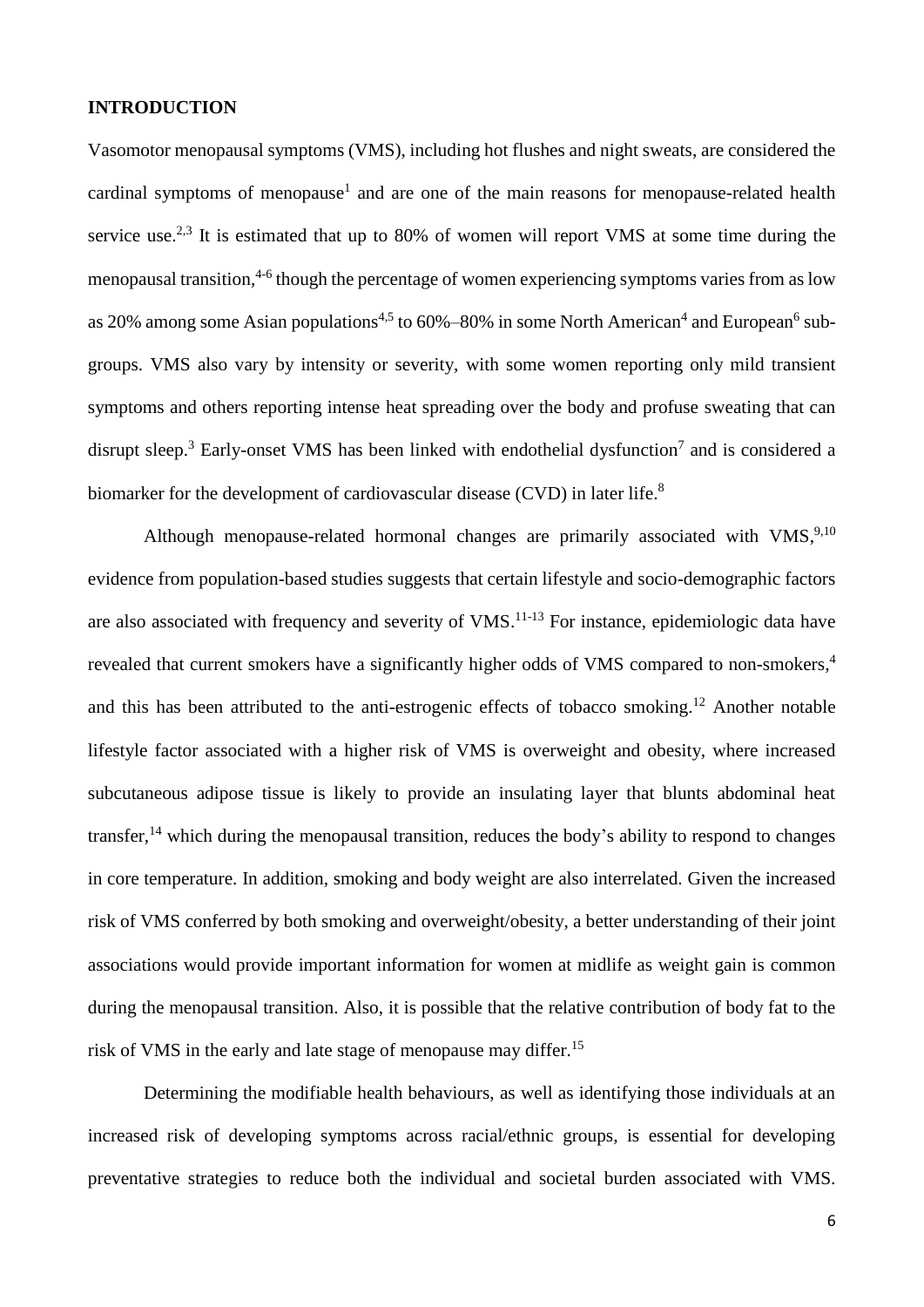Therefore, this study investigated the cross-sectional and prospective associations between body mass index (BMI) and smoking and their joint effects with the risk of VMS in a pooled sample from the International Collaboration for a Life Course Approach to Reproductive Health and Chronic Disease (InterLACE) consortium. We further examined whether the effects of BMI and smoking on the risk of VMS differ by menopausal status.

### **MATERIALS AND METHODS**

### **Study participants**

InterLACE is an individual-level pooled study of 20 observational studies from ten countries. Full details on the study aims, data harmonisation, and characteristics across the studies were published previously.<sup>16,17</sup> Each participating study has been undertaken with ethical approval from the Institutional Review Board or Human Research Ethics Committee at each research institution, and all participants provided consent for that study. For this analysis, eight studies which had collected information on BMI, smoking status, and degree of VMS (either reporting in frequency or severity) were included: Australian Longitudinal Study on Women's Health (ALSWH),<sup>18</sup> MRC National Survey of Health and Development (NSHD),<sup>19</sup> National Child Development Study (NCDS),<sup>20</sup> Study of Women's Health Across the Nation  $(SWAN)^{21}$  Whitehall II Study (WHITEHALL),<sup>22</sup> Seattle Midlife Women's Health Study (SMWHS),<sup>23</sup> Healthy Ageing of Women Study (HOW),<sup>24</sup> and Japanese Midlife Women's Health Study (JMWHS).<sup>24</sup>

For the longitudinal studies, data for women around the age of 50 years were used as an analytic baseline to make the distribution of menopausal status and VMS more comparable across studies. For instance, Survey 2 (1998) was selected as analytic baseline for ALSWL as the median age was 50 years; Visit 4 (2000-2002) was selected for SWAN and Survey 3 (1991-1994) for WHITEHALL (Table 1). At this baseline, 21,460 women who had reported their BMI, smoking status and frequency or severity of VMS and provided complete information on the covariates (listed below) were included for the cross-sectional analyses. Four studies (ALSWH, NSHD, SWAN, and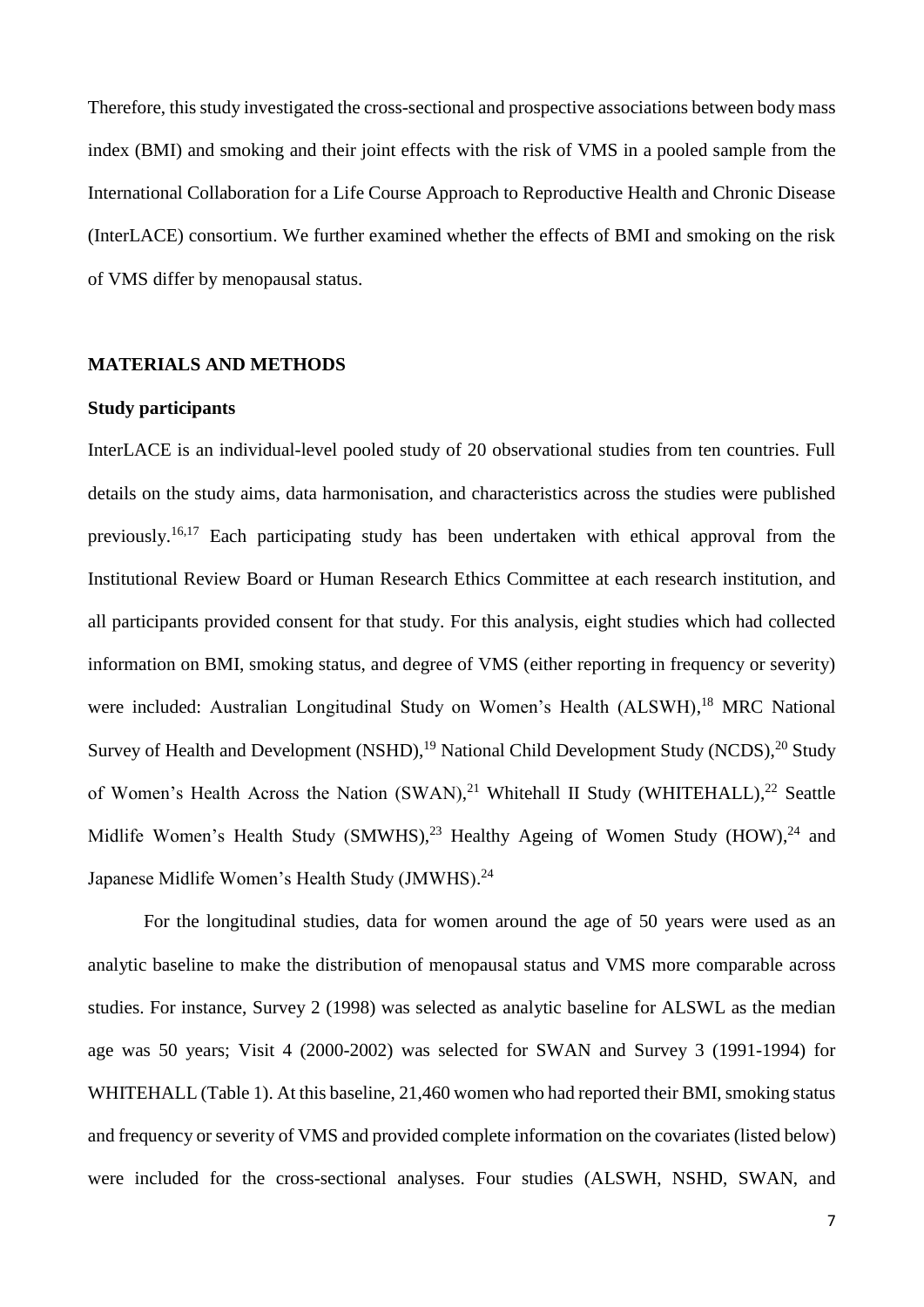WHITEHALL) had longitudinal data to examine the association with the risk of subsequent VMS at three-year follow-up. We excluded 3,791 women who did not return to the study or had incomplete follow-up data on VMS, menopausal status, or hormone therapy, leaving 11,986 women for prospective analyses. The excluded women were more likely to be current smokers, obese, less educated, or to report VMS at baseline, compared with the included women (data not shown).

#### **Main outcome and exposure variables**

Hot flushes and night sweats were collected at analytic baseline using self-reported menopausal symptom checklists recalling the symptoms over a specific period. VMS were defined as either hot flushes or night sweats. In ALSWH, women were asked how *frequently* they have experienced VMS in the last 12 months, while SWAN asked frequency in the past 2 weeks. The frequency responses were categorised as never, rarely, sometimes, and often. In NSHD and NCDS, women were asked how *severely* they have been bothered by VMS in the last 12 months, and the severity responses were categorised as never, mild, moderate, and severe. In the other four studies, women also reported their severity of VMS but in a recent period (in the last 24 hours or at the moment). For the pooled analysis, the degree of VMS was harmonised as never, rarely, sometimes, and often (if reporting frequency) or never, mild, moderate, and severe (if reporting severity). Subsequent VMS was defined based on frequency/severity of VMS reported at three-year follow-up.

Height and weight were self-reported or measured at analytic baseline. BMI was computed as weight divided by the square of height and categorised as underweight  $\left($  <18.5 kg/m<sup>2</sup> $\right)$ , normal weight (18.5-24.9 kg/m<sup>2</sup>), overweight (25-29.9 kg/m<sup>2</sup>), and obese ( $\geq$ 30 kg/m<sup>2</sup>), according to the WHO classification.<sup>25</sup> Because only 357 women (1.7%) were classified as underweight, they were combined into the normal weight group (BMI <25 kg/m<sup>2</sup>). For the Asian population (Japanese and other Asian), we performed a sensitivity analysis by using a lower BMI cut-off of 23 and 27.5 kg/m<sup>2</sup> for overweight and obesity.<sup>25</sup> Smoking status was self-reported and categorised as never smoker, former smoker and current smoker. For the current smokers, data on number of cigarettes smoked per day, duration of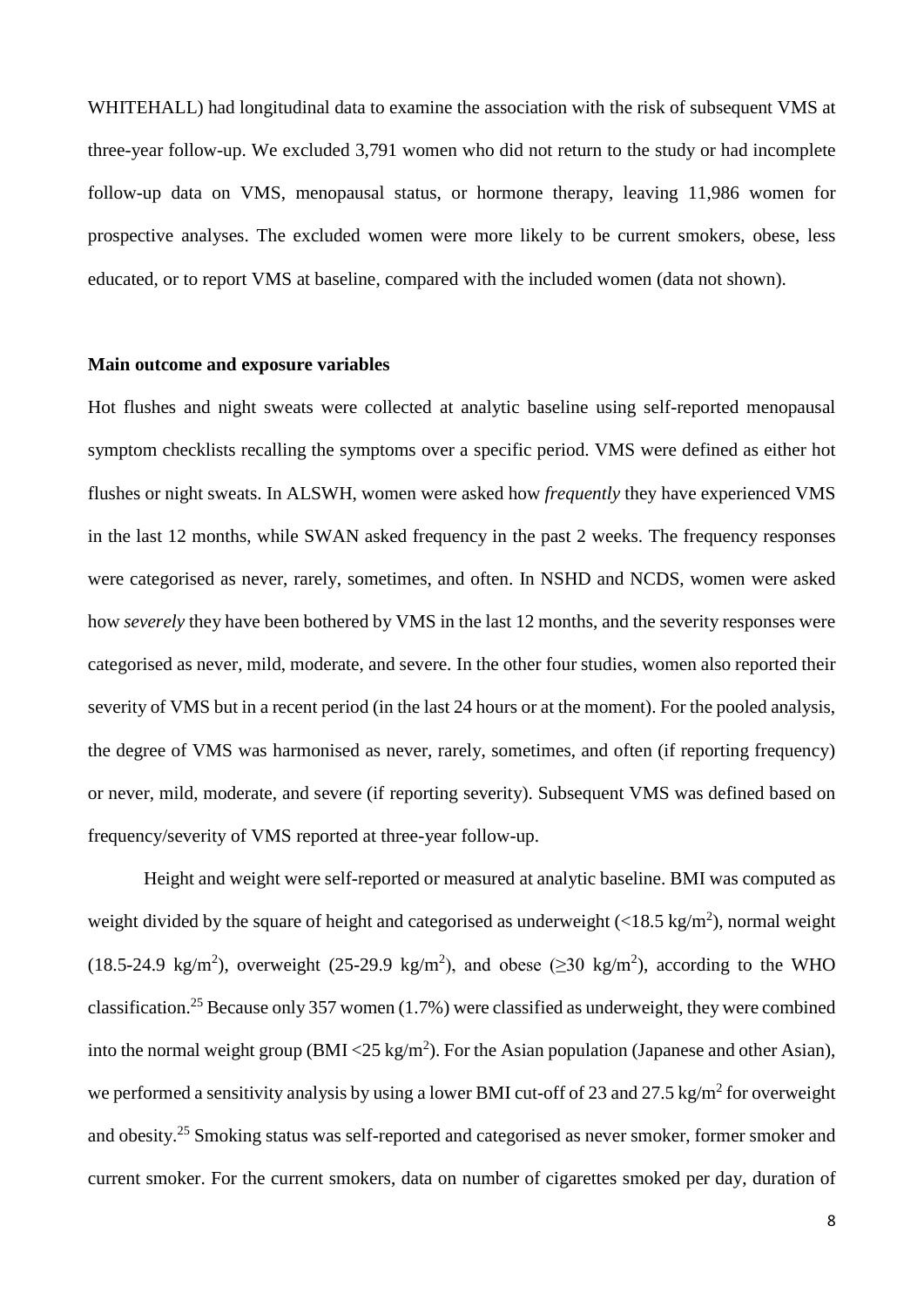smoking, and pack-years were collected in ALSWH, SWAN and WHITEHALL (n=14,709), while these details were not available for the former smokers at analytic baseline. The average number of cigarettes smoked per day was categorised as 1-9, 10-19, and  $\geq$ 20 cigarettes/day. Smoking duration was defined by the time between age at initiation and age at baseline and categorised as <20, 20-29, and ≥30 years. Pack-years (number of cigarettes smoked per day divided by 20 and multiplied by the duration of smoking) was categorised as <10, 10-19, 20-29, 30-39, and  $\geq 40$  pack-years. Age at smoking initiation was collected for both former and current smokers and categorised as  $\leq$ 15, 16-19, and  $\geq$ 20 years of age. In ALSWH, data on age at quitting smoking (categorised as <30, 30-39, and  $\geq$ 40 years of age) and years since quitting smoking (categorised as 1-5, 6-14, 15-19,  $\geq$ 20 years) were collected for former smokers. To test the joint effects of body weight and smoking status, a new variable with nine levels was created. It was made up of the combinations of BMI (underweight/normal, overweight, and obese) and smoking status (never, former, and current).

#### **Confounding factors**

Participants reported on a range of demographic and reproductive factors at baseline, including birth year, race/ethnicity/region, education level, menopausal status, and use of menopausal hormone therapy (MHT). Responses for birth year were categorised as <1940, 1940-1949, and 1950-1959. Race/ethnicity/region was defined based on self-identified race/ethnicity, country of birth, the language spoken at home, or the country where the study was conducted (residency). Seven racial/ethnic groups with regional status were defined here: Caucasian-Australian, Caucasian-European, Caucasian-American, Japanese, other Asian (Chinese, South/Southeast Asian), African American/Black/Caribbean, and Other (Hispanic, Middle Eastern, Aboriginal, and mixed). For education level, responses were categorised as completing ≤10 years (corresponding to less than high school or O-level in the UK), 11-12 years (high school or A-level in the UK), and >12 years (at least post high school education). Menopausal status was collapsed and categorised into five groups based on menstrual bleeding patterns and gynaecological surgery: 1) unknown due to surgery (hysterectomy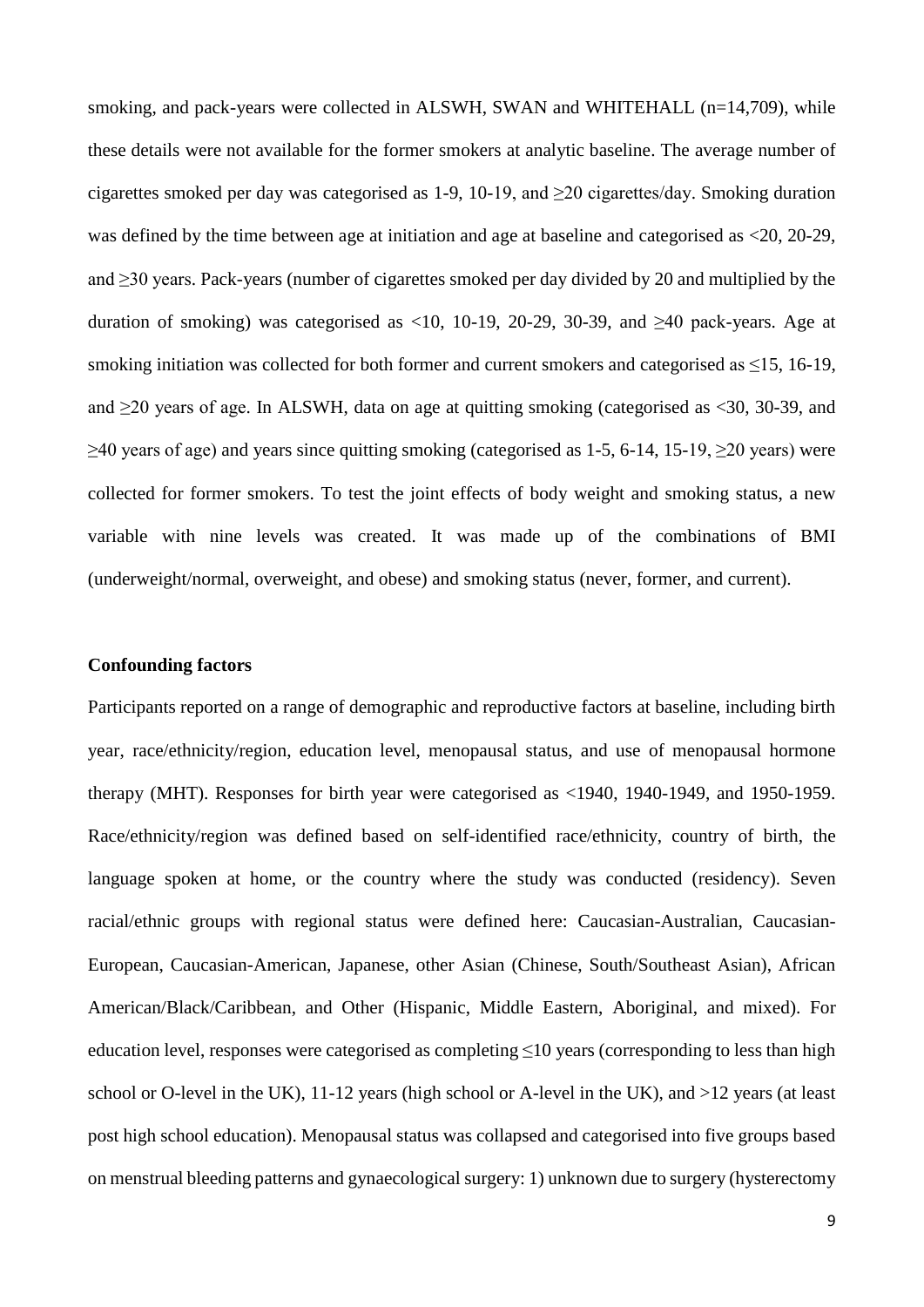and/or oophorectomy, including bilateral oophorectomy (surgical menopause) due to insufficient information to define surgical menopause for all studies), 2) unknown due to hormone use (unless natural menopause specified), 3) premenopause (regular menstrual cycles in the last 3 months and 12 months), 4) perimenopause (menses in the past 3 months and changes/irregularity in menstrual patterns in the past 12 months; or no menses in the previous 3 months but menses in the preceding 11 months), and 5) natural postmenopause (amenorrhea for at least 12 months). Women who were taking MHT (e.g. estrogen) were classified as current hormone users.

### **Statistical analyses**

Multinomial logistic regression models with four categories of outcome for VMS (never, rarely/mild, sometimes/moderate, and often/severe) were used to examine the associations between BMI, smoking status, and their joint effects with the risk of VMS at baseline (cross-sectional analysis) and three-year follow-up (prospective analysis). A generalised logit model was used to estimate relative risk ratios (RRR) and 95% confidence intervals (CIs) for each VMS category using no symptom as the reference category. In the cross-sectional analysis, the associations were obtained separately for the studies of VMS frequency and VMS severity, followed by the overall estimates that incorporated study design (study cluster) into the analyses. The models were first adjusted for menopausal status, use of MHT at baseline (Model 1), and additionally adjusted for race/ethnicity/region, education level, and included both BMI and smoking status in the same model (Model 2). Furthermore, we included an interaction term between the two exposures in the model and analysed their joint associations. As Asian women are less likely to be overweight or obese and less likely to have frequent or severe VMS, we performed a sensitivity analysis by excluding Asian women (996 Japanese and 488 other Asian).

The dose-response relationships between the different aspects of smoking and risk of VMS were examined using data from ALSWH, SWAN, and WHITEHALL (n=14,709). The number of cigarettes, duration, and pack-years of smoking were analyzed for current smokers, while age at having initiated smoking was analyzed for both former and current smokers. Age at quitting and years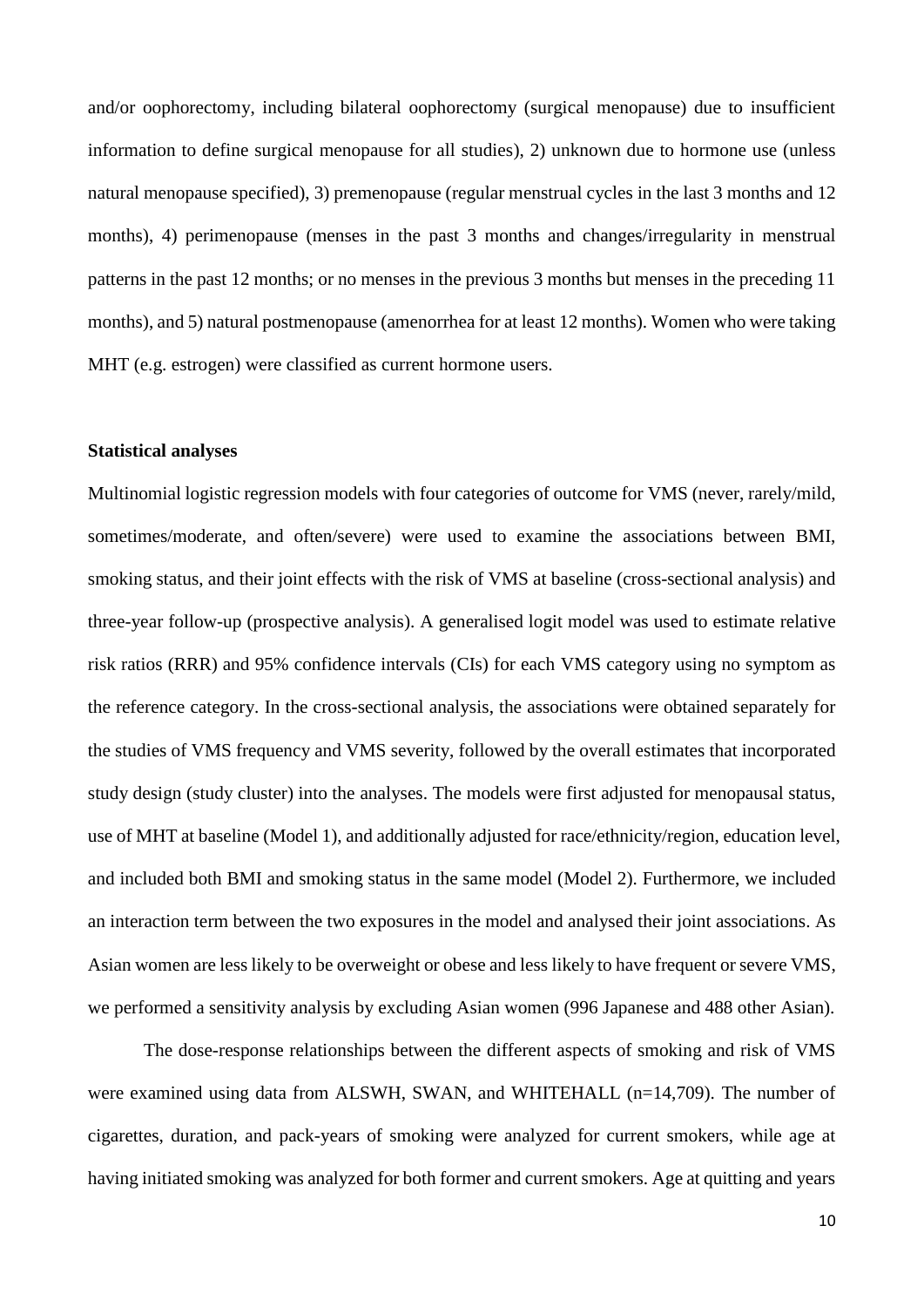since quitting smoking for former smokers could only be analysed using data from ALSWH. Never smoker was used as the reference group for all smoking measures. All models were adjusted for the confounding variables mentioned above including BMI.

For the prospective analysis, four studies provided data (n=11,986). BMI and smoking status at baseline and subsequent VMS at three-year follow-up were examined in the model fully adjusted for menopausal status and use of MHT at three-year follow-up and baseline covariates mentioned in Model 2, and additionally adjusted for frequency/severity of VMS at baseline.

We further investigated whether menopausal status modified the association between BMI, smoking and VMS. The interaction term between BMI and menopausal status and between smoking status and menopausal status was included in the models. If there is a statistical interaction, the association was further stratified by concurrent menopausal status at baseline (cross-sectional analyses) and at three-year follow-up (prospective analyses). The SURVEYLOGISTIC procedure in SAS 9.4, which incorporated the study cluster into the analyses, was used for the multinomial logistic regression.

#### **RESULTS**

### **Baseline characteristics**

A total of 21,460 women with a median age of 50 years (interquartile range: 49-51 years) from eight studies were included at baseline (Table 1). HOW and JMWHS recruited women at slightly older ages around 55 years. In the overall sample, almost half were premenopausal or perimenopausal (19% and 27% respectively), 19% had a natural menopause, 20% had had a hysterectomy or oophorectomy, and 14% were classified as unknown menopausal status due to hormone use before menopause (Table 2). Nearly 20% of the women were currently taking MHT, regardless of menopausal status. Across studies, half of the women were either overweight (30%) or obese (21%); 28% were former smokers, and 17% were current smokers. Overall, up to 55% of the women experienced hot flushes (rarely/mild to often/severe), and 45% reported night sweats.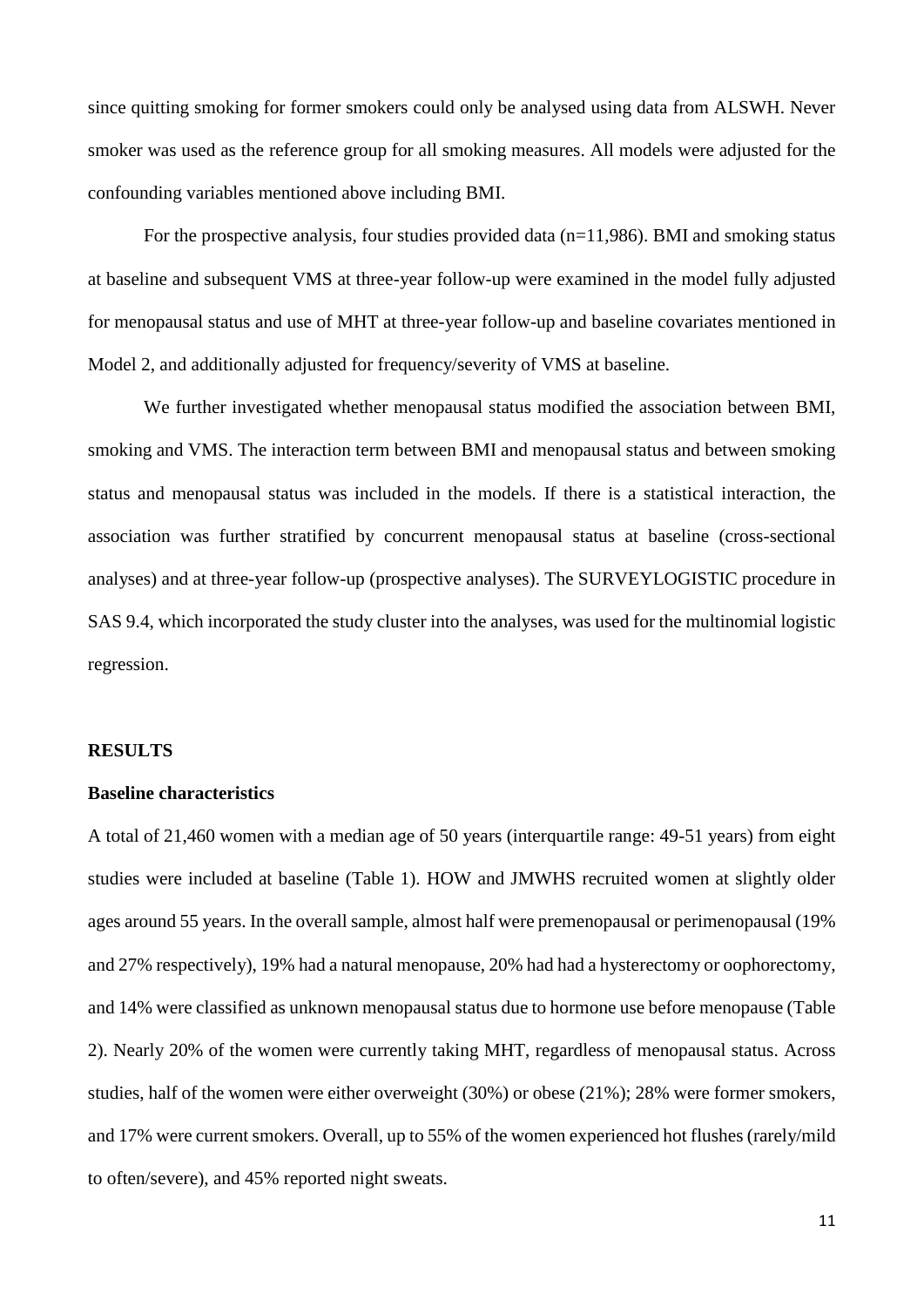### **Cross-sectional associations**

Table 3 shows results separately for studies of VMS frequency, VMS severity, and the overall sample. Overall, the pattern of results was similar regardless of whether VMS were assessed as frequency or severity. BMI and smoking status were associated with the risk of VMS, even when both were included in the same model (Model 2). We found that women who were overweight and obese and current smokers were more likely to report some degree of VMS (rarely/mild to often/severe). For instance, in the overall sample, compared with the normal weight group, a dose-response relationship was observed between overweight and the frequency/severity of VMS, with adjusted RRR (95% CI) of 1.24 (1.18–1.30), 1.30 (1.17–1.46), and 1.53 (1.42–1.65) for rarely/mild, sometimes/moderate and often/severe VMS, respectively. Similar trends were seen for the obese group, with adjusted RRR (95% CI) of 1.15 (1.08–1.24), 1.32 (1.20–1.44), and 1.59 (1.41–1.78), respectively. When we applied a lower cut-off point of overweight (BMI  $\geq$ 23 kg/m<sup>2</sup>) and obesity (BMI  $\geq$ 27.5 kg/m<sup>2</sup>) for the Asian population, the estimated effects remained unchanged. Compared with never smoking, current smoking was also associated with frequency/severity of VMS, with adjusted RRR (95% CI) of 1.21 (1.08–1.35), 1.39 (1.24–1.56), and 1.83 (1.45–2.30), respectively. Former smokers were only at a slightly increased risk of having often/severe VMS (RRR, 1.17; 95% CI, 0.99–1.38). By examining the RRRs in this table, it appeared that current smoking conveyed greater risk for VMS than being overweight or obese.

#### **Joint effects of BMI and smoking**

Table 3 also shows the joint effect of BMI and smoking. A significant interaction was observed between BMI and smoking status for the risk of VMS (*P* <.001). Never-smokers who were obese had a 1.5-fold increased risk of often/severe VMS (RRR, 1.52; 95% CI, 1.35–1.73) compared to neversmokers who were of normal-weight. Smoking enhanced the association as the risk of often/severe VMS among smokers who were obese was much higher (RRR, 3.02; 95% CI, 2.41–3.78), and the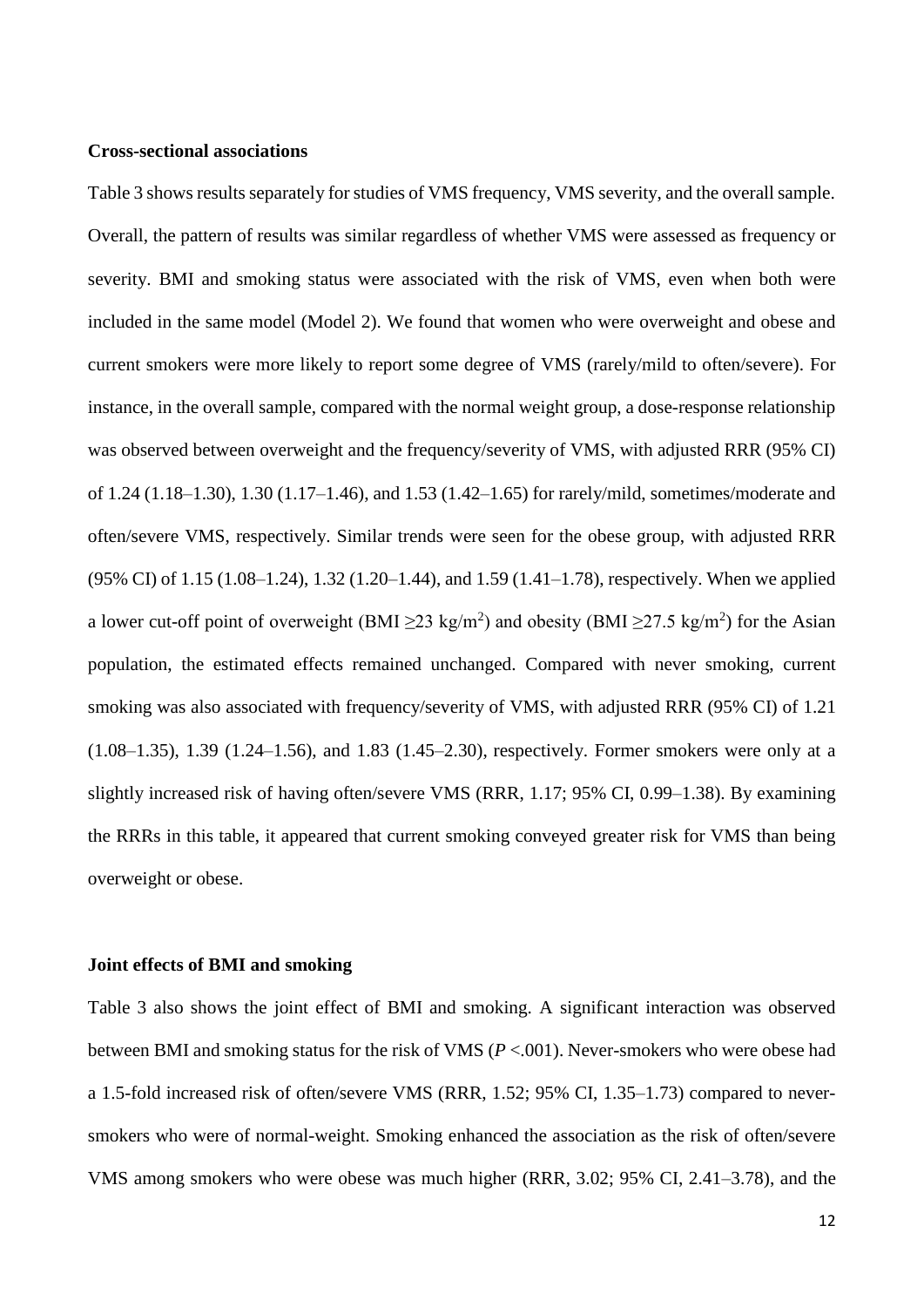joint effect was not additive (i.e., greater than the sum of individual effects). We also observed a higher risk of often/severe VMS among smokers who were overweight but to a lesser extent (RRR, 2.54; 95% CI, 2.22–2.89). Quitting smoking appeared to mitigate excess risk as the risk of often/severe VMS among obese former-smokers (RRR, 1.85; 95% CI, 1.33–2.57) and overweight former-smokers (RRR, 1.87; 95% CI, 1.59–2.19) was much lower. Further exclusion of Asian women (n=1,484) did not change the observed associations (data not shown).

### **Dose-response relationship between smoking and VMS**

Among current smokers, dose-response relationships were observed in all measures of smoking characteristics, i.e., higher number of cigarettes smoked, longer duration of smoking, higher number of pack-years, and earlier age at initiating smoking were associated with more frequent/severe VMS (Table 4). For instance, compared with never smokers, current smokers with ≥40 pack-years were at more than two-fold increased risk of often/severe VMS (RRR, 2.21; 95% CI, 2.06–2.37). Smoking initiation at ≤15 years was associated with increased risk of often/severe VMS in both current and former smokers, while current smokers had a much higher risk (RRR, 2.19; 95% CI, 1.88–2.54) than former smokers (RRR, 1.29; 95% CI, 1.15–1.46). Women who quit after the age of 40 years and those who had recently quit smoking within five years, had a similar risk of VMS to those of current smokers. However, smokers who quit before 40 years of age or had quit for more than five years had similar levels of risk as never smokers.

### **Prospective associations**

At the three-year follow-up, 23% of the women reported no VMS at baseline and follow-up, 47% experienced some degree of VMS (rarely/mild to often/severe) at both times, 11% reported VMS at baseline but no VMS at follow-up, and 20% reported VMS only at follow-up ( $n = 11,986$ , data not shown). Like the results from the cross-sectional analysis, overweight/obesity and smoking at baseline were associated with subsequent risk of VMS at three-year follow-up, and smoking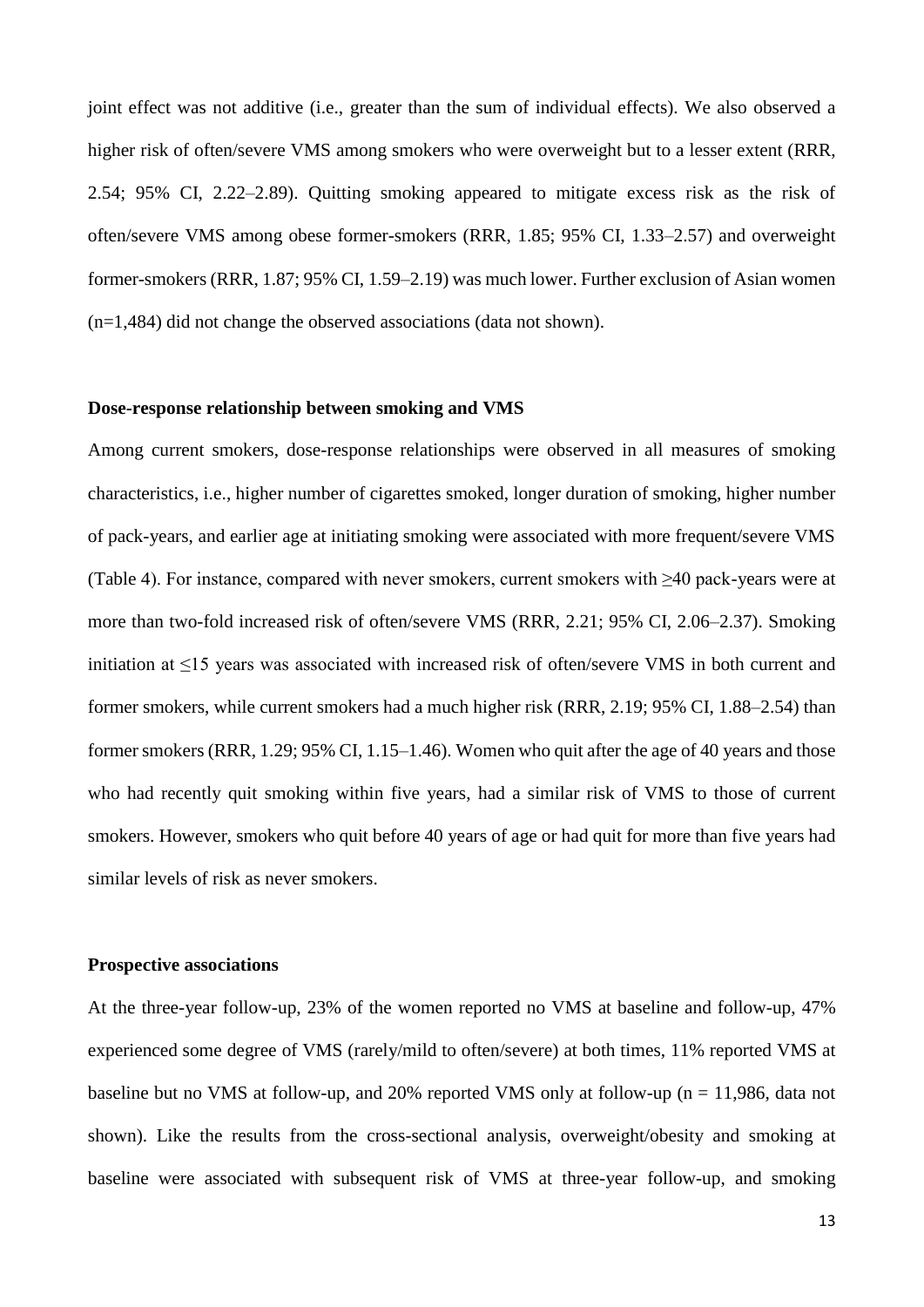strengthened the effect of BMI, but to a much lesser extent (Table 5). Also, former smokers had a lower risk of often/severe VMS at three-year follow-up than current smokers. Similar results were observed for studies of VMS frequency and VMS severity (data not shown). However, these associations attenuated markedly after adjusting for baseline VMS.

#### **Effect modification by menopausal status**

There was a significant interaction between menopausal status and BMI (*P*<.0001) with VMS risk, but no interaction between menopausal status and smoking (*P*>.05), indicating the effect of BMI may be modified by menopausal status. After stratifying by menopausal status, in the cross-sectional analyses, the association between overweight, obesity and increased risk of VMS remained in preand perimenopause but not in postmenopause (Figure 1). In the prospective analyses, the association between baseline BMI and increased risk of VMS at three-year follow-up among pre- and perimenopausal women disappeared after adjusting for baseline VMS, but higher BMI was associated with reduced risk of VMS among postmenopausal women (Figure 2).

#### **COMMENT**

### **Principal findings**

This pooled analysis of over 21,000 women from eight studies examined individual and joint associations between two important modifiable factors, BMI and smoking, with frequency/severity of VMS. Results provided robust evidence to indicate that overweight/obesity (BMI $\geq$ 25 kg/m<sup>2</sup>) and cigarette smoking were associated with the frequency and severity of VMS, in a dose-dependent manner. These findings are largely consistent with individual InterLACE studies (for example,  $SWAN<sup>13,26</sup>$ ) and with other published research.<sup>5,27</sup> Most notably, this study also found that smoking intensified the effect of obesity on VMS risk. Smokers who were obese had a particularly high risk of frequent or severe VMS. A significant dose-response was observed for the number of cigarettes, duration of smoking, pack-years, and age at initiation of smoking on risk of VMS in current smokers.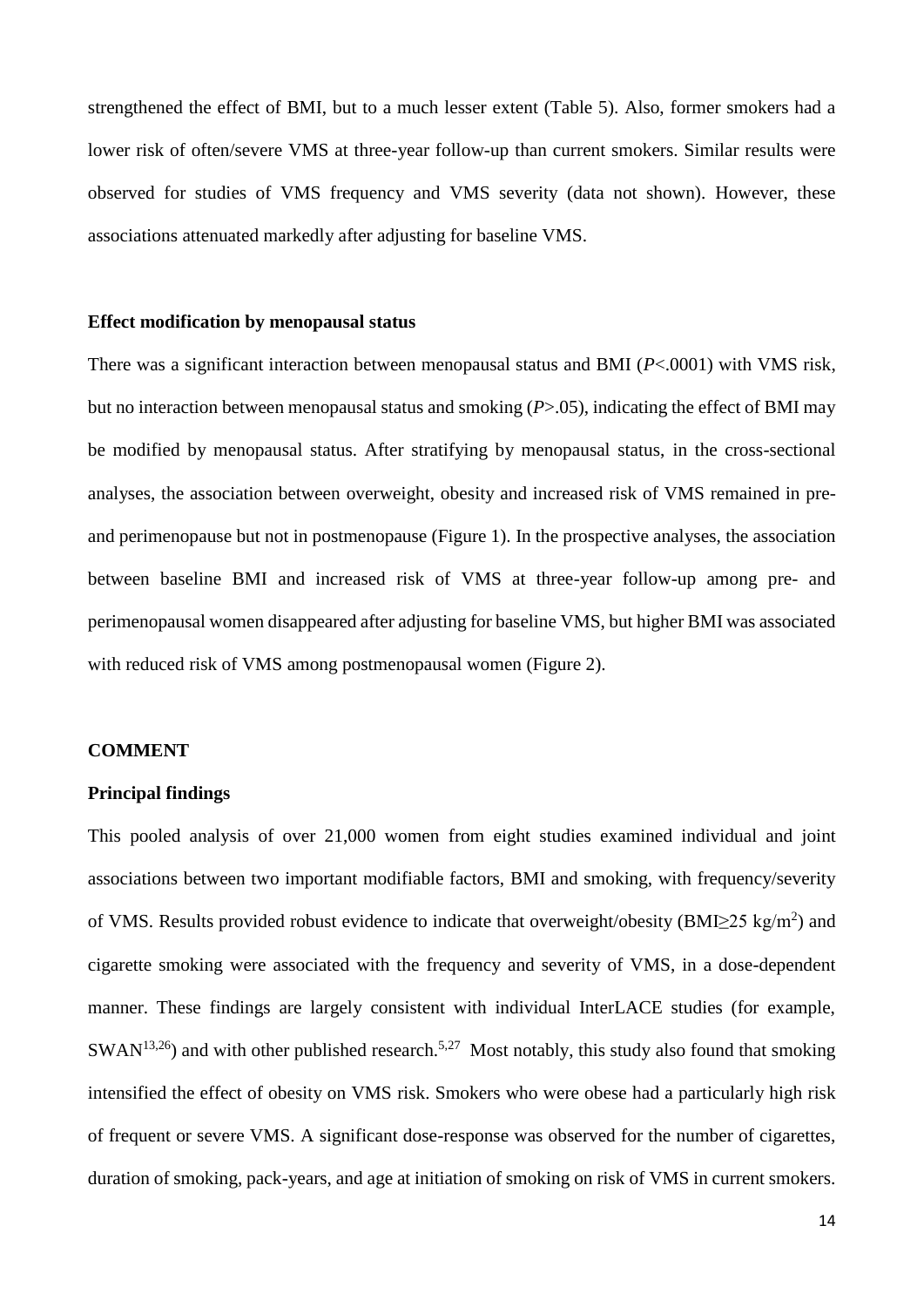Early smoking cessation before the age of 40 years may mitigate the excess risk of VMS. Furthermore, we found that menopausal status modified the association between BMI and VMS. In the crosssectional analysis, higher BMI was associated with VMS among pre- and perimenopausal women, but not among postmenopause women. In the prospective analysis, baseline BMI was negatively associated with VMS at three-year follow-up among postmenopausal women, even after adjusting for baseline VMS.

### **Results**

Our results are consistent with previous work linking cigarette smoking and elevated BMI with increased frequency and severity of  $VMS$ ,<sup>5,27-31</sup> though the mechanisms behind the relationship between smoking and VMS specifically remain unclear. While it is widely accepted that body fatness is associated with an elevated core body temperature and delayed thermoregulation, $32$  studies examining the results concerning pathways by which tobacco smoking influences VMS have been inconsistent (some have suggested an anti-estrogenic effect,  $31$  while others have shown the relationship is independent of estrogen levels).29, 30 Alternatively, the chemicals in cigarette smoke affect reproductive function and alter hormone levels and their ratios, for example, higher androstenedione levels, a higher total androgen-to-total estrogen ratio, and lower progesterone levels,  $33,34$  which have been associated with hot flushes.<sup>35</sup> Regardless of the exact physiologic mechanisms, however, the particularly increased risk among women who were both obese and current smokers implies that obesity and smoking intensify each other's effect on frequency/severity of VMS. The mechanisms behind the potential synergistic interaction in relation to VMS were beyond the scope of this study.

Previously, the InterLACE study examining smoking and age at menopause found that the toxic impact of smoking on reproductive function appeared to be cumulative and long-lasting, even former smokers had an increased risk of earlier menopause.<sup>36</sup> Only those women who had quit smoking for more than ten years had a similar risk as never smokers. Findings from this study also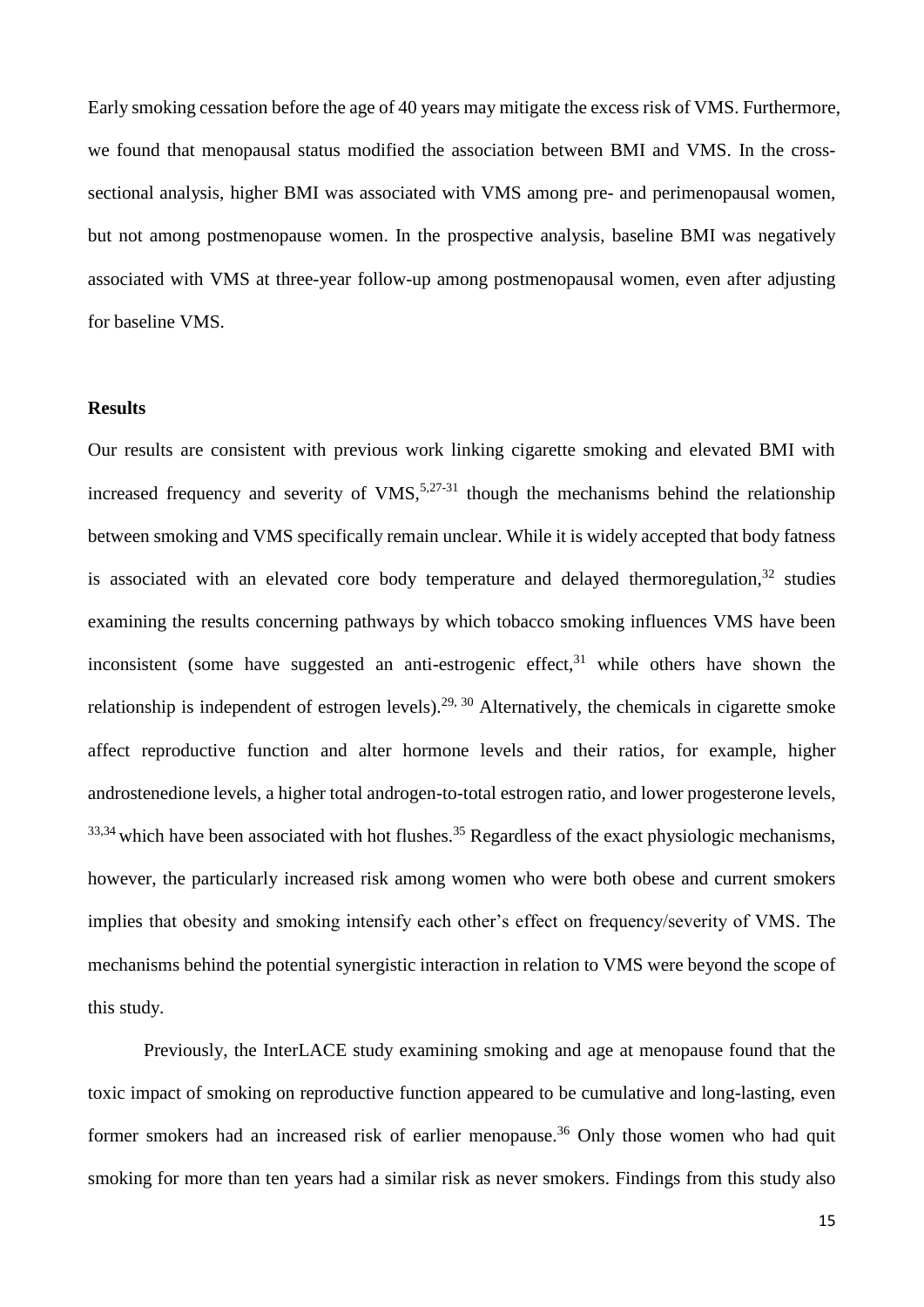support that the reversal of negative effects after smoking cessation on VMS may not be immediate. Women who quit smoking for less than five years or quit at more than 40 years still had a significantly higher risk of frequent and severe VMS than never smokers. These results suggest that quitting smoking early is an important part of the routine counselling of women before approaching menopause.

In line with our findings, previous findings from SWAN showed that greater concurrent BMI and waist circumference were associated with increased risk of incident VMS in early menopause but with reduced VMS risk in late menopause, indicating the dominant mechanism of the effect of body fat on VMS differs in pre- and postmenopause.<sup>15</sup> Previous NSHD study also found that postmenopausal women with BMI  $\geq$ 30 kg/m<sup>2</sup> were less likely to have severe VMS profile.<sup>37</sup> In the early stage of the menopausal transition, overweight and obesity may predispose to increased VMS occurrence (potentially due to greater heat insulation), <sup>14</sup> whereas in postmenopausal women increased estrone production from aromatization of androstenedione occurs with increasing weight,<sup>38</sup> which may be associated with less symptom reporting. Also, the effect of weight change on VMS is likely to differ in premenopausal and postmenopausal women.<sup>15</sup>

# **Clinical implications**

This study contributes to the understanding of how unhealthy behaviours, which often co-exist, can interact and increase risk to a greater extent than they would if they occurred alone. Findings also suggested that cigarette smoking conveyed greater risk for VMS than being overweight or obese, consistent with SWAN's previous results.<sup>15</sup> These findings support the opportunity to refer midlife women to health promotion programs and the need to emphasize both early smoking cessation and weight management strategies prior to menopause, as waiting until the menopausal transition and postmenopause is too late to achieve maximum benefit. Encouraging women to stop smoking before the menopausal transition (preferably before age 40 years) is essential. This is particularly important for obese smokers whose risk of experiencing frequent and severe VMS is notably high.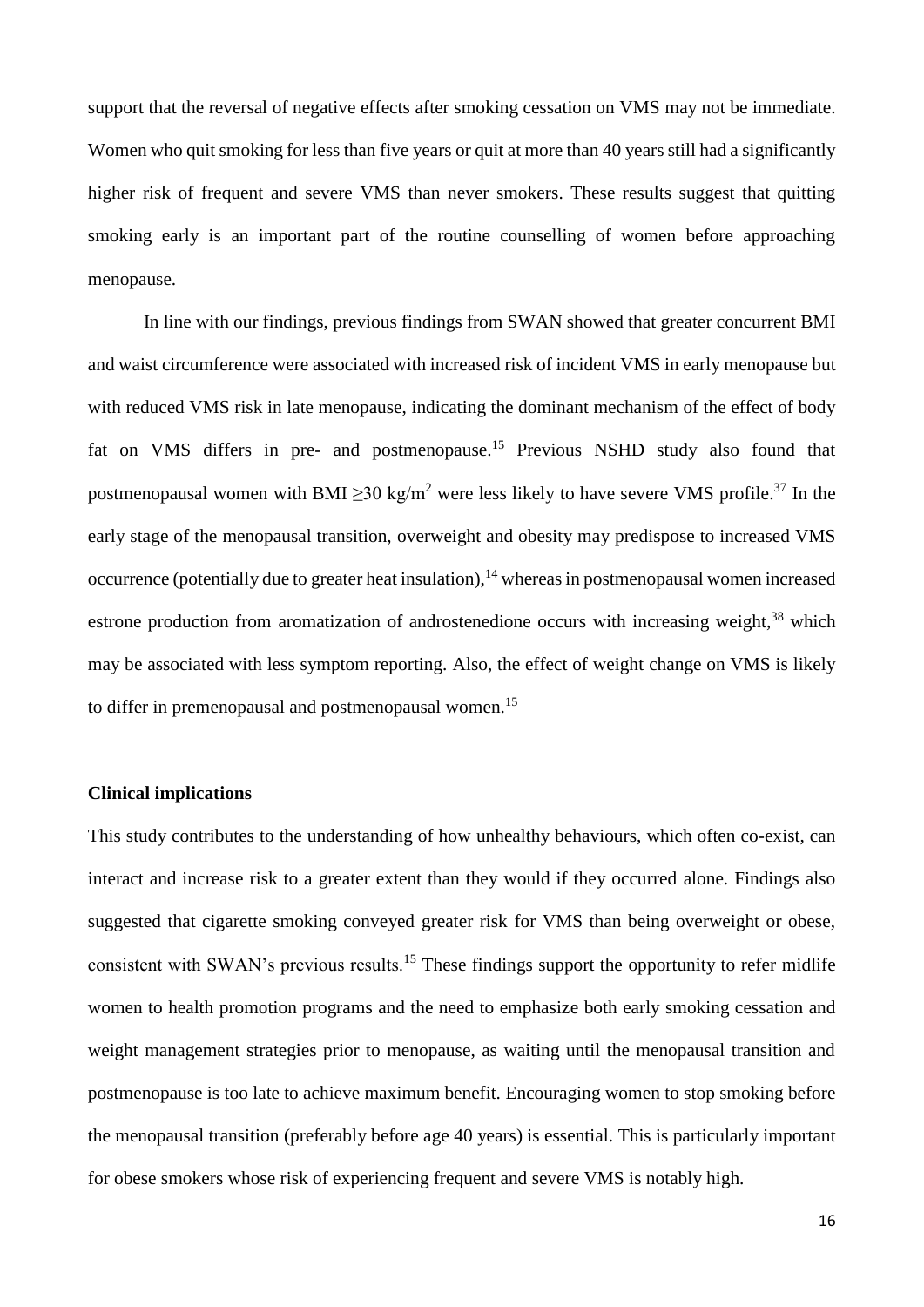Women with frequent and severe VMS often seek medical advice to manage their symptoms. Hormone therapy is the most common and effective treatment for VMS. However, many women and health-care professionals have concerns about the long-term risks of hormone therapy, in particular on the risk of CVD, based on the results from the Women's Health Initiative (WHI) trial study.<sup>39</sup> The benefits and risks of hormone therapy vary by dosage, regimen, and timing of initiation. According to the NICE guidance,<sup>40</sup> women should be informed that taking hormone therapy under 60 years does not increase CVD risk, and the presence of CVD risk factors (e.g. blood pressure, cholesterol) is not a contraindication to hormone therapy as long as they are optimally managed.

#### **Strengths and limitations**

To our knowledge, this is the first study to examine the individual and joint associations between BMI and smoking with the risk of VMS. InterLACE consortium draws together individual-level data from a number of large studies and is therefore able to provide precise estimates of the associations. Additionally, the availability of race/ethnicity/regional data, albeit based on self-reports, provides a relatively unique opportunity to examine differences in VMS symptoms in women from Japan, the United States, the United Kingdom, and Australia. Several limitations of these analyses should also be considered. First, data were derived from self-reports and this could have reflected in recall bias. For example, pre- or post-menopausal women, or women who experienced short duration or mild VMS might have been less likely to report their symptoms than women with moderate/severe VMS. Another significant limitation was the differences in the assessment of menopausal symptoms (severity or frequency, over different recall period) across studies, which limited our ability to pool data. Therefore, it is important for the future research to develop standardised measures for menopausal symptoms (e.g., the COMMA initiative  $-$  Core Outcome set in Menopause; part of the CROWN project), $41$  which will enhance the availability of comparable data across different populations. Furthermore, of the four studies that provided longitudinal data on VMS, over 3,500 women with incomplete follow-up data were excluded. These women were more likely to report the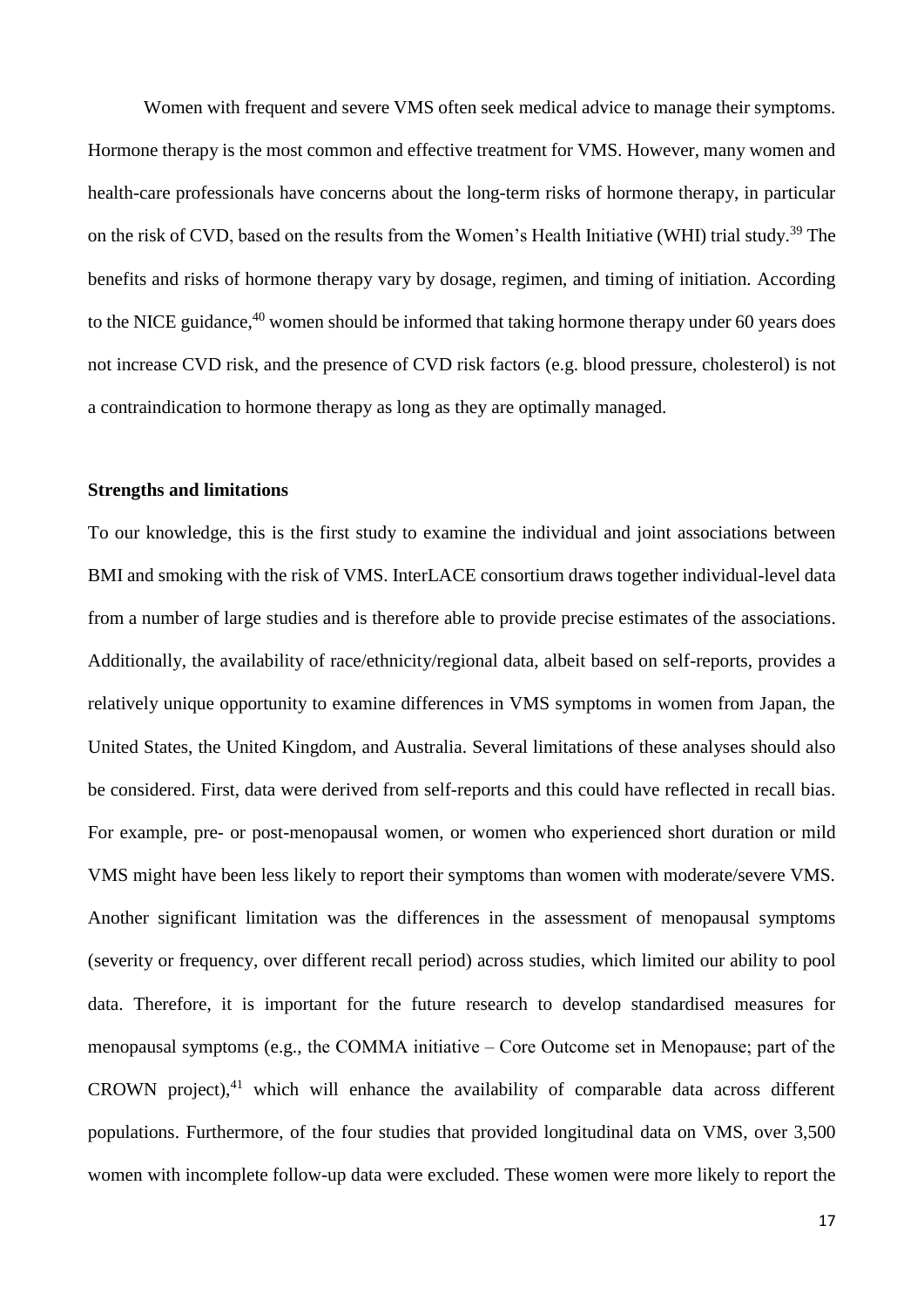exposures (obesity or current smoking), outcome (VMS), or both, which may have led to an underestimation of the frequency/severity of VMS. However, as we observed sufficient variation in the distribution of exposures and outcome, we do not expect the nature of relationships observed in this study to change substantively.

### **Conclusions**

Results from this pooled analysis provided strong evidence that both higher body mass and smoking with higher intensity, longer duration, and earlier initiation were associated with more frequent and severe VMS. Cigarette smoking strengthened the association between obesity and VMS and thus smokers who were obese had a particularly increased risk of VMS. Effective intervention for smoking cessation before age 40 years and maintaining a normal weight before the menopausal transition may have important implications for prevention of VMS in midlife women.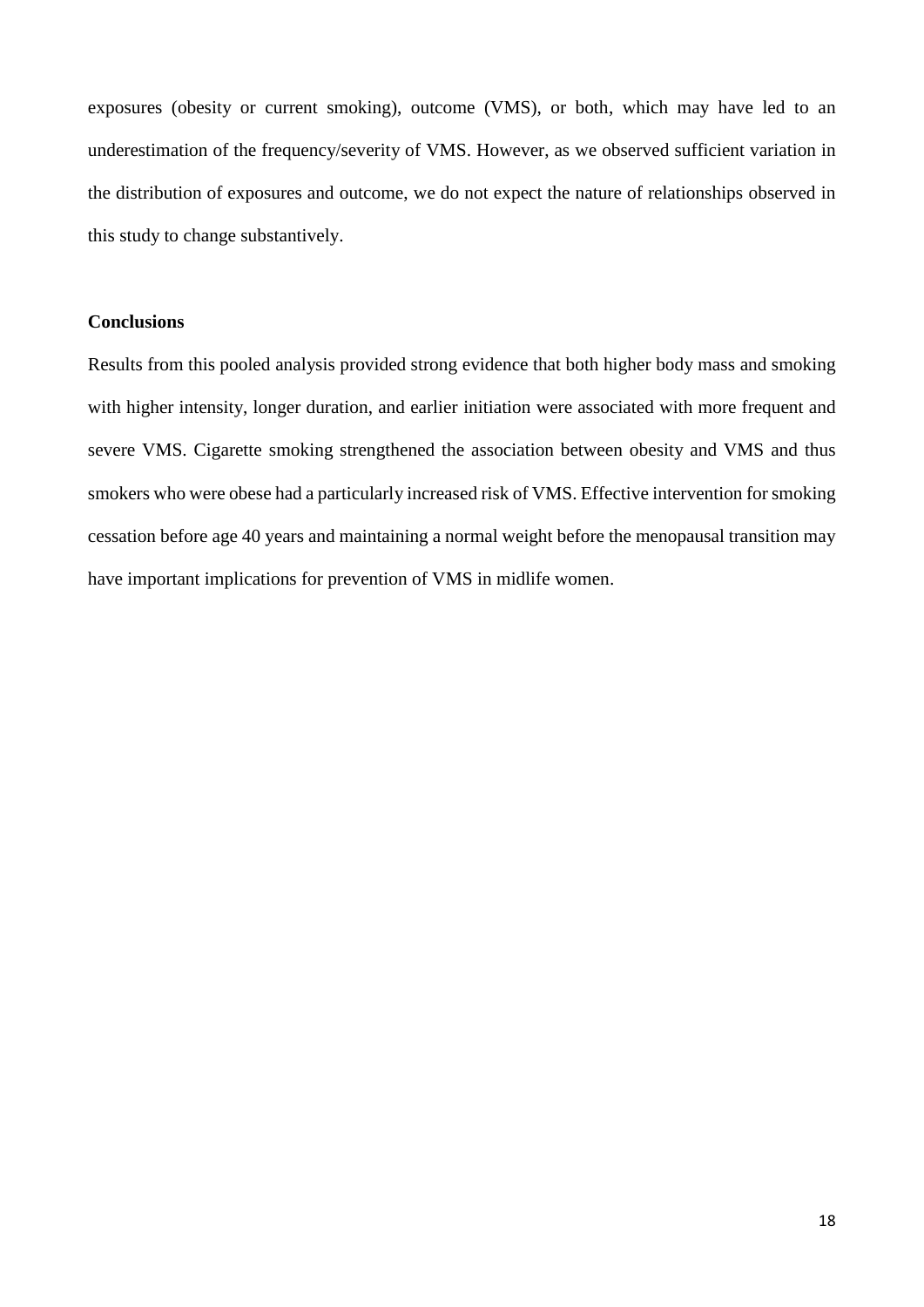#### **Acknowledgements**

The data on which this research is based were drawn from eight observational studies. The research included data from the Australian Longitudinal Study on Women's Health (ALSWH), the University of Newcastle, Australia, and the University of Queensland, Australia. We are grateful to the Australian Government Department of Health for funding and to the women who provided the survey data. MRC National Survey of Health Development (NSHD) has core funding from the UK Medical Research Council (MC UU 12019/1). National Child Development Study (NCDS) is funded by the UK Economic and Social Research Council. The Whitehall II study is supported by grants from the Medical Research Council (K013351), British Heart Foundation (BHF RG/16/11/32334) and US National Institutes on Aging (R01AG013196, R01AG034454). Seattle Midlife Women's Health Study (SMWHS) was supported in part by grants from the National Institute of Nursing Research, P50-NU02323, P30-NR04001, and R01-NR0414. Healthy Ageing of Women Study (HOW) and Japanese Midlife Women's Health Study (JMWHS) (also called Australian and Japanese Midlife Women's Health Study) were supported by the Queensland University of Technology Early Career Research Grant and the JSPS Grant-in-aid for Scientific Research.

The Study of Women's Health Across the Nation (SWAN) has grant support from the National Institutes of Health (NIH), DHHS, through the National Institute on Aging (NIA), the National Institute of Nursing Research (NINR) and the NIH Office of Research on Women's Health (ORWH) (Grants U01NR004061; U01AG012505, U01AG012535, U01AG012531, U01AG012539, U01AG012546, U01AG012553, U01AG012554, U01AG012495). The content of this article is solely the responsibility of the authors and does not necessarily represent the official views of the NIA, NINR, ORWH or the NIH.

Clinical Centers: *University of Michigan, Ann Arbor – Siobán Harlow, PI 2011 – present, MaryFran Sowers, PI 1994 – 2011*; *Massachusetts General Hospital, Boston, MA – Joel Finkelstein, PI 1999 – present*; *Robert Neer, PI 1994 – 1999; Rush University, Rush University Medical Center, Chicago,* 

19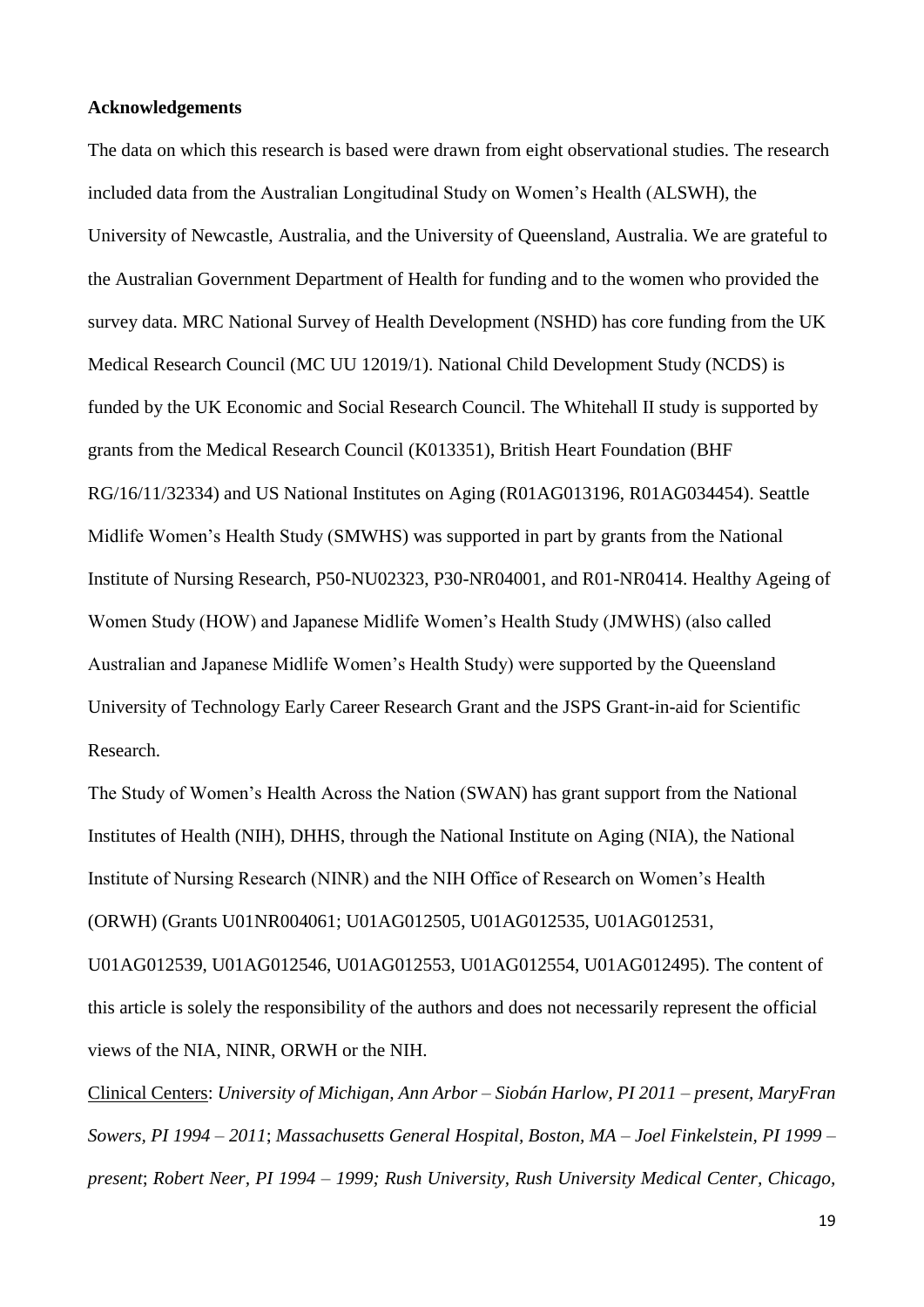*IL – Howard Kravitz, PI 2009 – present*; *Lynda Powell, PI 1994 – 2009; University of California, Davis/Kaiser – Ellen Gold, PI*; *University of California, Los Angeles – Gail Greendale, PI*; *Albert Einstein College of Medicine, Bronx, NY – Carol Derby, PI 2011 – present, Rachel Wildman, PI 2010 – 2011; Nanette Santoro, PI 2004 – 2010; University of Medicine and Dentistry – New Jersey Medical School, Newark – Gerson Weiss, PI 1994 – 2004;* and the *University of Pittsburgh, Pittsburgh, PA – Karen Matthews, PI.*

NIH Program Office: *National Institute on Aging, Bethesda, MD – Chhanda Dutta 2016 – present; Winifred Rossi 2012 – 2016; Sherry Sherman 1994 – 2012; Marcia Ory 1994 – 2001; National Institute of Nursing Research, Bethesda, MD – Program Officers.*

Central Laboratory: *University of Michigan, Ann Arbor – Daniel McConnell* (Central Ligand Assay Satellite Services).

Coordinating Center: *University of Pittsburgh, Pittsburgh, PA – Maria Mori Brooks, PI 2012 – present; Kim Sutton-Tyrrell, PI 2001 – 2012; New England Research Institutes, Watertown, MA-Sonja McKinlay, PI 1995 – 2001.*

Steering Committee: Susan Johnson, Current Chair

Chris Gallagher, Former Chair

All studies would like to thank the participants for volunteering their time to be involved in the respective studies. The findings and views in this paper are not necessarily those of the original studies or their respective funding agencies.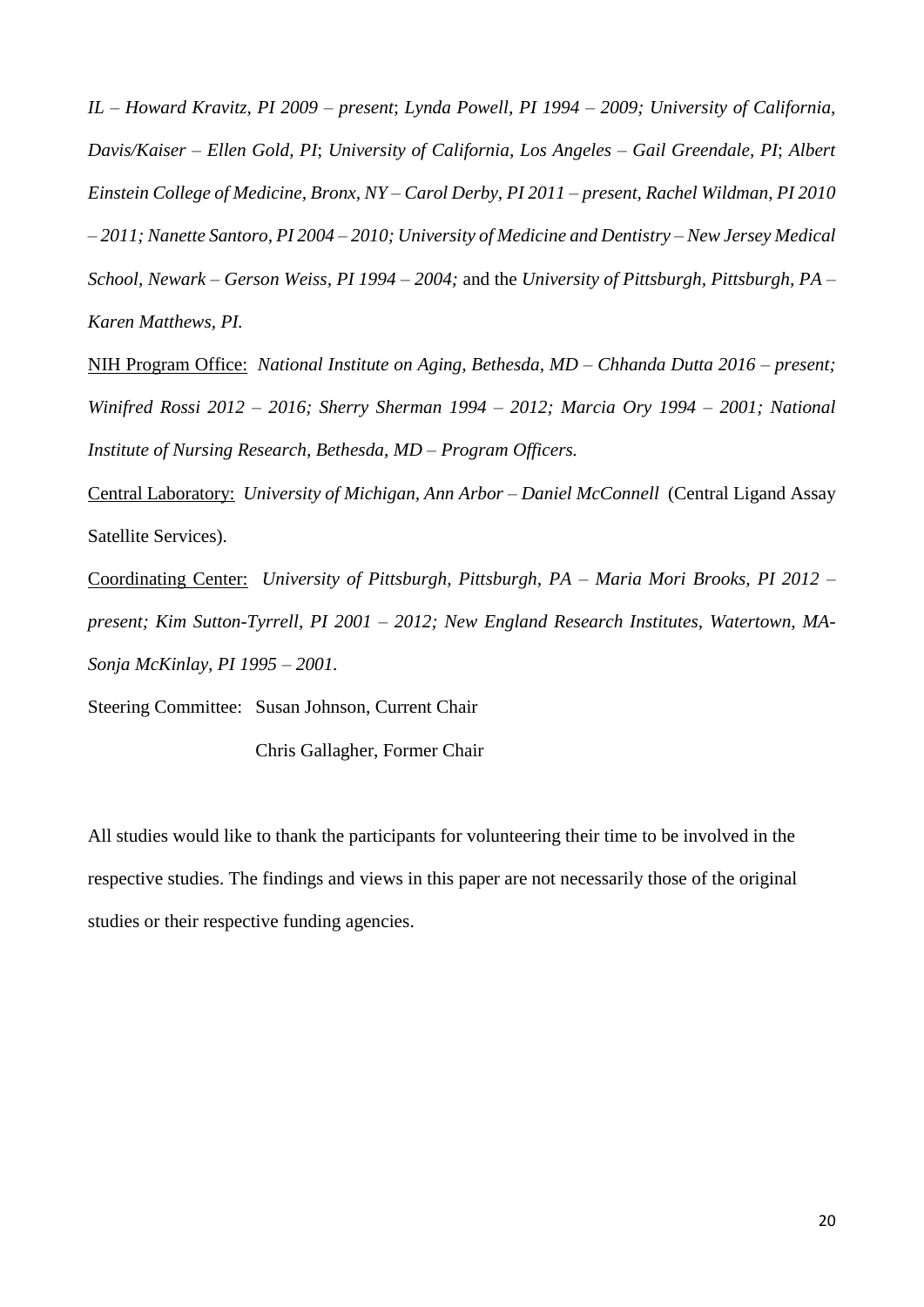#### **REFERENCES**

1. Carpenter J, Gass ML, Maki PM, et al. Nonhormonal management of menopause-associated vasomotor symptoms: 2015 position statement of the North American menopause society. Menopause 2015;22:1155-74.

2. Williams RE, Kalilani L, Dibenedetti DB, Zhou X, Fehnel SE, Clark RV. Healthcare seeking and treatment for menopausal symptoms in the United States. Maturitas 2007;58:348-58.

3. Deecher DC, Dorries K. Understanding the pathophysiology of vasomotor symptoms (hot flushes and night sweats) that occur in perimenopause, menopause, and postmenopause life stages. Arch Womens Ment Health 2007;10:247-57.

4. Gold EB, Colvin A, Avis N, et al. Longitudinal analysis of the association between vasomotor symptoms and race/ethnicity across the menopausal transition: Study of women's health across the nation. Am J Public Health 2006;96:1226-35.

5. Freeman EW, Sammel MD, Lin H, Gracia CR. Obesity and reproductive hormone levels in the transition to menopause. Menopause 2010;17:718-26.

6. Constantine GD, Graham S, Clerinx C, et al. Behaviours and attitudes influencing treatment decisions for menopausal symptoms in five European countries. Post Reproductive Health 2016;22:112-22.

7. Thurston R, Johnson BD, Pepine C, et al. Early-onset menopausal vasomotor symptoms are associated with endothelial dysfunction: the National Heart Lung and Blood Institute-Sponsored Women's Ischemia Syndrome Evaluation (WISE) Study. J Am Coll Cardiol 2015; 65, A1512.

8. Muka T, Oliver-Williams C, Colpani V, et al. Association of Vasomotor and Other Menopausal Symptoms with Risk of Cardiovascular Disease: A Systematic Review and Meta-Analysis. PLoS One 2016; 11: e0157417.

9. Utian W. Psychosocial and socioeconomic burden of vasomotor symptoms in menopause: A comprehensive review. Health and Quality of Life Outcomes 2005;3:47-57.

21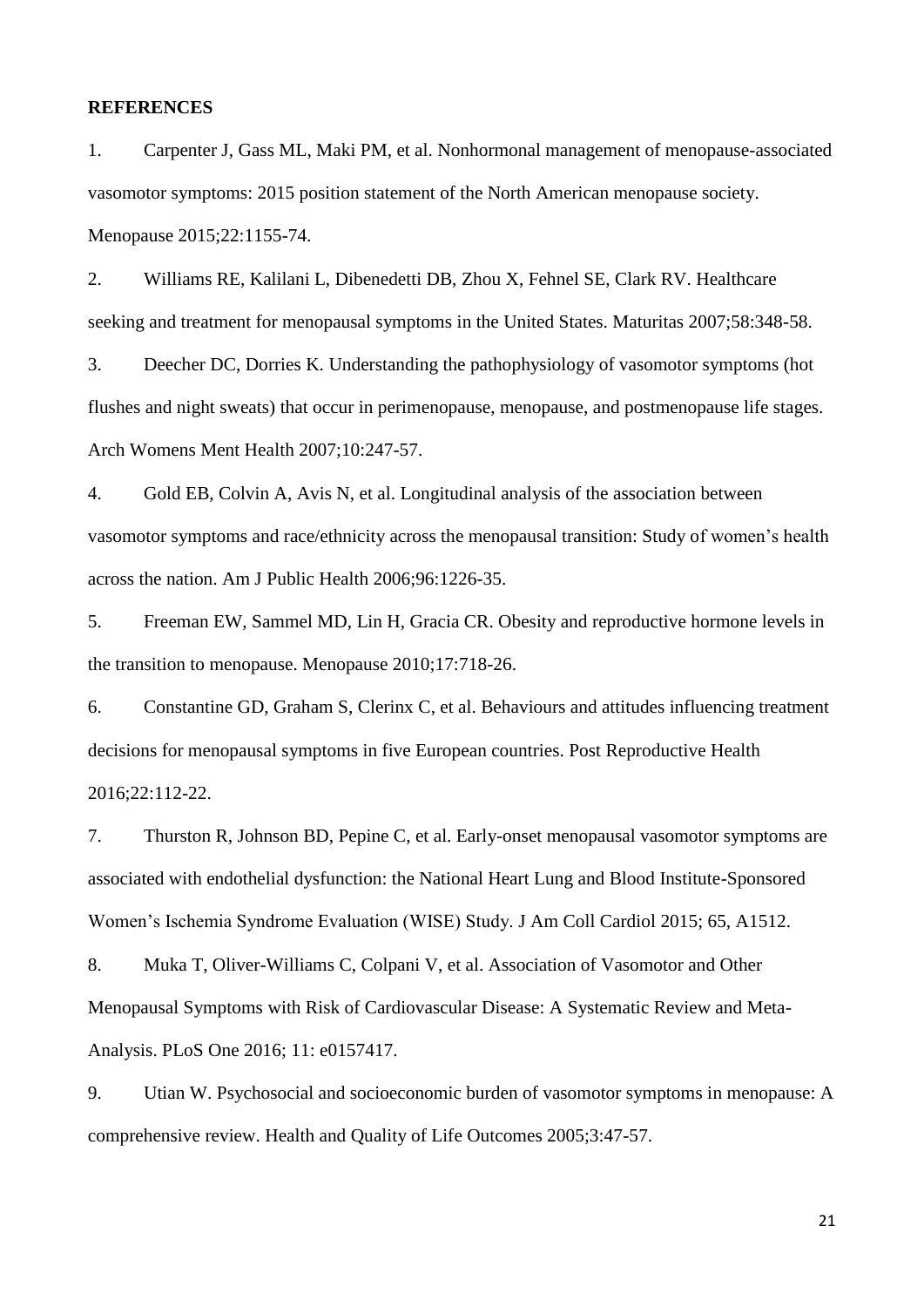10. Bachmann GA. Vasomotor flushes in menopausal women. Am J Obstet Gynecol 1999;180:S312-S16.

11. Melby MK, Anderson D, Sievert LL, Obermeyer CM. Methods used in cross-cultural comparisons of vasomotor symptoms and their determinants. Maturitas 2011;70:110-19.

12. Thurston RC, Joffe H. Vasomotor symptoms and menopause: Findings from the study of women's health across the nation. Obstet Gynecol Clin North Am 2011;38:489-501.

13. Greendale GA, Gold EB. Lifestyle factors: Are they related to vasomotor symptoms and do they modify the effectiveness or side effects of hormone therapy? Am J Med 2005;118:148-54.

14. Savastano DM, Gorbach AM, Eden HS, Brady SM, Reynolds JC, Yanovski JA. Adiposity and human regional body temperature. Am J Clin Nutr 2009;90:1124-31.

15. Gold EB, Crawford SL, Shelton J, et al. Longitudinal analysis of changes in weight and waist circumference in relation to vasomotor symptoms: the Study of Women' Health Across the Nation (SWAN). Menopause 2017;24:9-26.

16. Mishra GD, Anderson D, Schoenaker DA, et al. InterLACE: A new international collaboration for a life course approach to women's reproductive health and chronic disease events. Maturitas 2013;74:235-40.

17. Mishra GD, Chung HF, Pandeya N, et al. The InterLACE study: Design, data harmonization and characteristics across 20 studies on women's health. Maturitas 2016;92:176-85.

18. Dobson AJ, Hockey R, Brown WJ, et al. Cohort profile update: Australian longitudinal study on women's health. Int J Epidemiol 2015;44:1547,47a-47f.

19. Wadsworth M, Kuh D, Richards M, Hardy R. Cohort profile: The 1946 national birth cohort (MRC National Survey of Health and Development). Int J Epidemiol 2006;35:49-54.

20. Power C, Elliott J. Cohort profile: 1958 British birth cohort (National Child Development Study). Int J Epidemiol 2006;35:34-41.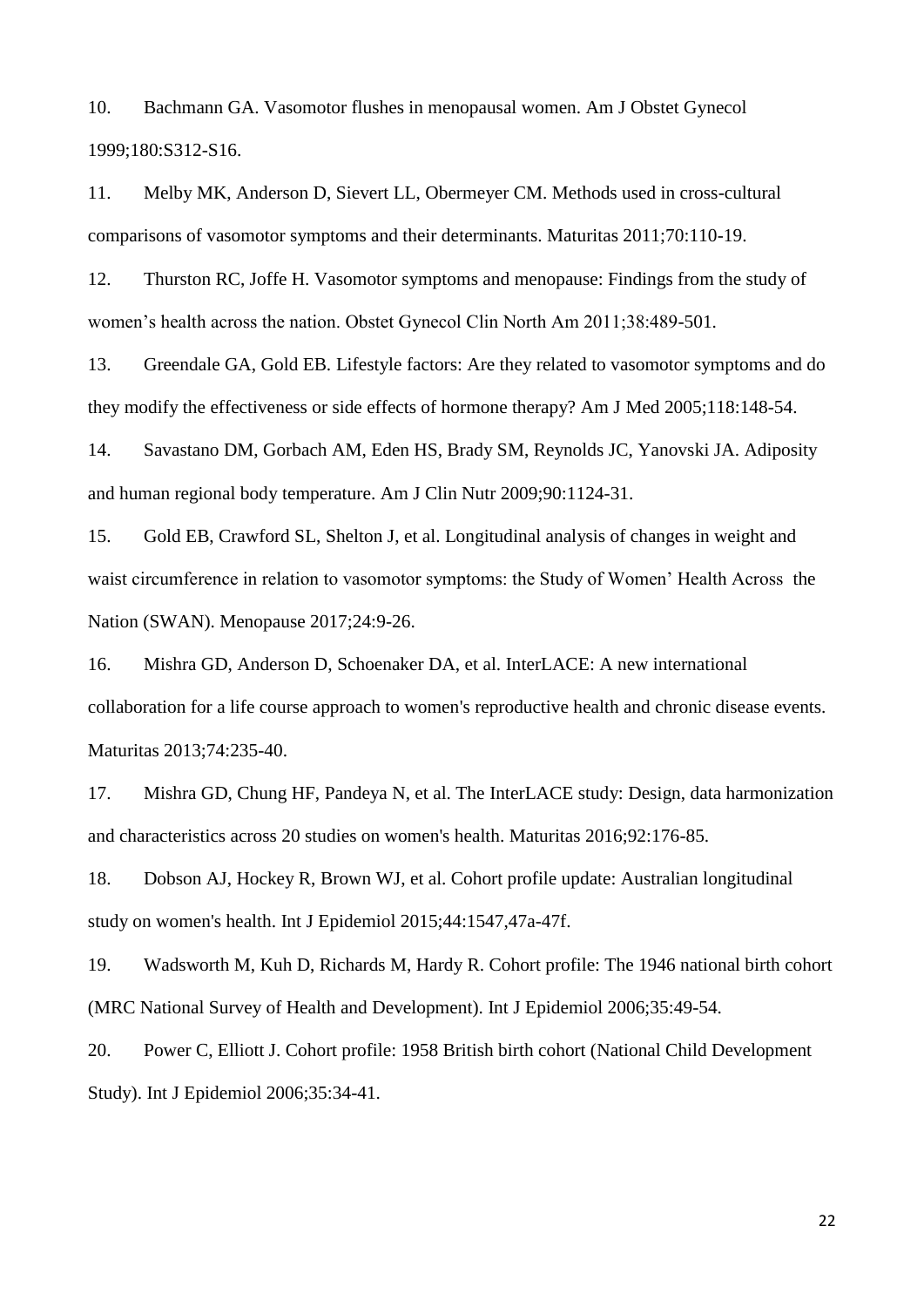21. Sowers M, Crawford SL, Sternfeld B, et al. Swan: A multi-center, multiethnic, communitybased cohort study of women and the menopausal transition. San Diego, CA: Academic Pres; Number of pages.

22. Marmot M, Brunner E. Cohort profile: The whitehall ii study. Int J Epidemiol 2005;34:251- 6.

23. Mitchell ES, Woods NF. Cognitive symptoms during the menopausal transition and early postmenopause. Climacteric 2011;14:252-61.

24. Anderson D, Yoshizawa T, Gollschewski S, Atogami F, Courtney M. Menopause in Australia and Japan: Effects of country of residence on menopausal status and menopausal symptoms. Climacteric 2004;7:165-74.

25. WHO Expert Consultation. Appropriate body-mass index for Asian populations and its implications for policy and intervention strategies. Lancet 2004;363:157-63.

26. Thurston RC, Sowers MR, Chang Y, et al. Adiposity and reporting of vasomotor symptoms among midlife women the Study of Women's Health Across the Nation. Am J Epidemiol 2007;167:78-85.

27. Whiteman MK, Staropoli CA, Langenberg PW, Mccarter RJ, Kjerulff KH, Flaws JA. Smoking, body mass, and hot flashes in midlife women. Obstet Gynecol 2003;101:264-72.

28. Gallicchio L, Miller SR, Visvanathan K, et al. Cigarette smoking, estrogen levels, and hot flashes in midlife women. Maturitas 2006;53:133-43.

29. Cleary MP, Grossmann ME. Obesity and breast cancer: The estrogen connection. Endocrinol 2009;150:2537-42.

30. Gold EB, Block G, Crawford S, et al. Lifestyle and demographic factors in relation to vasomotor symptoms: Baseline results from the Study of Women's Health Across the Nation. Am J Epidemiol 2004;159:1189-99.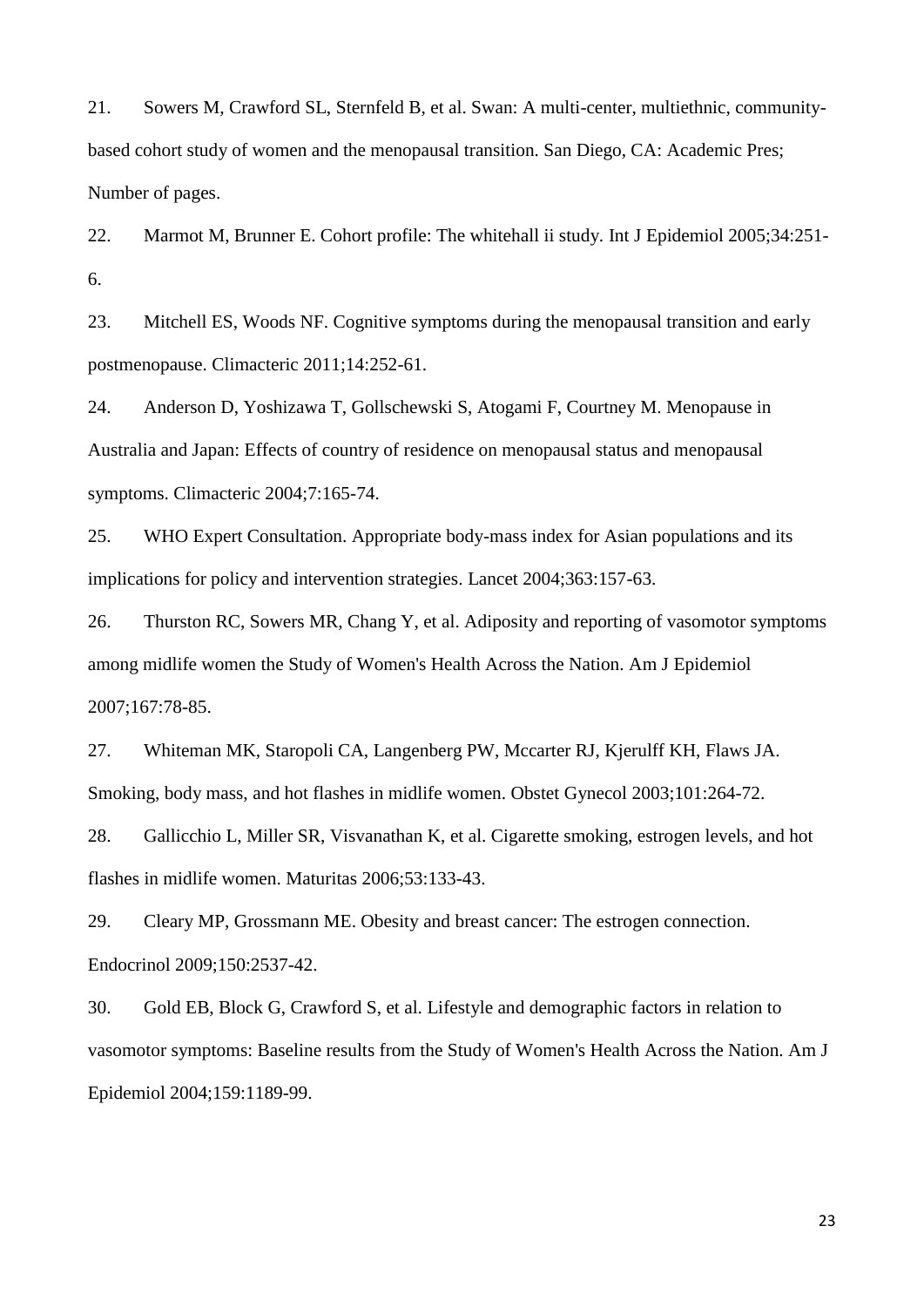31. Michnovicz JJ, Hershcopf RJ, Naganuma H, Bradlow HL, Fishman J. Increased 2 hydroxylation of estradiol as a possible mechanism for the anti-estrogenic effect of cigarette smoking. N Engl J Med 1986;315:1305-09.

32. Sassarini J, Lumsden MA. Vascular function and cardiovascular risk factors in women with severe flushing. Maturitas 2015;80:379-83.

33. Cochran CJ, Gallicchio L, Miller SR, Zacur H, Flaws JA. Cigarette smoking, androgen levels, and hot flushes in midlife women. Obstet Gynecol 2008;112:1037-44.

34. Windham GC, Mitchell P, Anderson M, Lasley BL. Cigarette smoking and effects on hormone function in premenopausal women. Environ Health Perspect 2005: 113; 1285-90.

35. Schilling C, Gallicchio L, Miller SR, Langenberg P, Zacur H, Flaws JA. Genetic polymorphisms, hormone levels, and hot flashes in midlife women. Maturitas 2007;57:120-31.

36. Zhu D, Chung HF, Pandeya N, et al. Relationships between intensity, duration, cumulative dose, and timing of smoking with age at menopause: A pooled analysis of individual data from 17 observational studies. PLoS Med 2018;15:e1002704.

37. Mishra GD, Kuh D. Health symptoms during midlife in relation to menopausal transition: British prospective cohort study. BMJ 2012;344:e402.

38. Barnes R, Levrant S. Pharmacology of estrogens In: Lobo R, ed*. Treatment of the Postmenopausal Women, third edition.* Burlington, MA: Academic Press; 2007:767-777.

39. Rossouw JE, Anderson GL, Prentice RL, et al. Risks and benefits of estrogen plus progestin in healthy postmenopausal women: principal results From the Women's Health Initiative randomized controlled trial. JAMA 2002;288:321-33.

40. NICE guideline. Menopause: diagnosis and management. 2015.

41. The CROWN initiative. Core outcome set in Menopause (COMMA). 2016 Available at http://www.crown-initiative.org/core-outcome-sets/ongoing-core-outcome-sets-2 (Accessed 7 May 2019).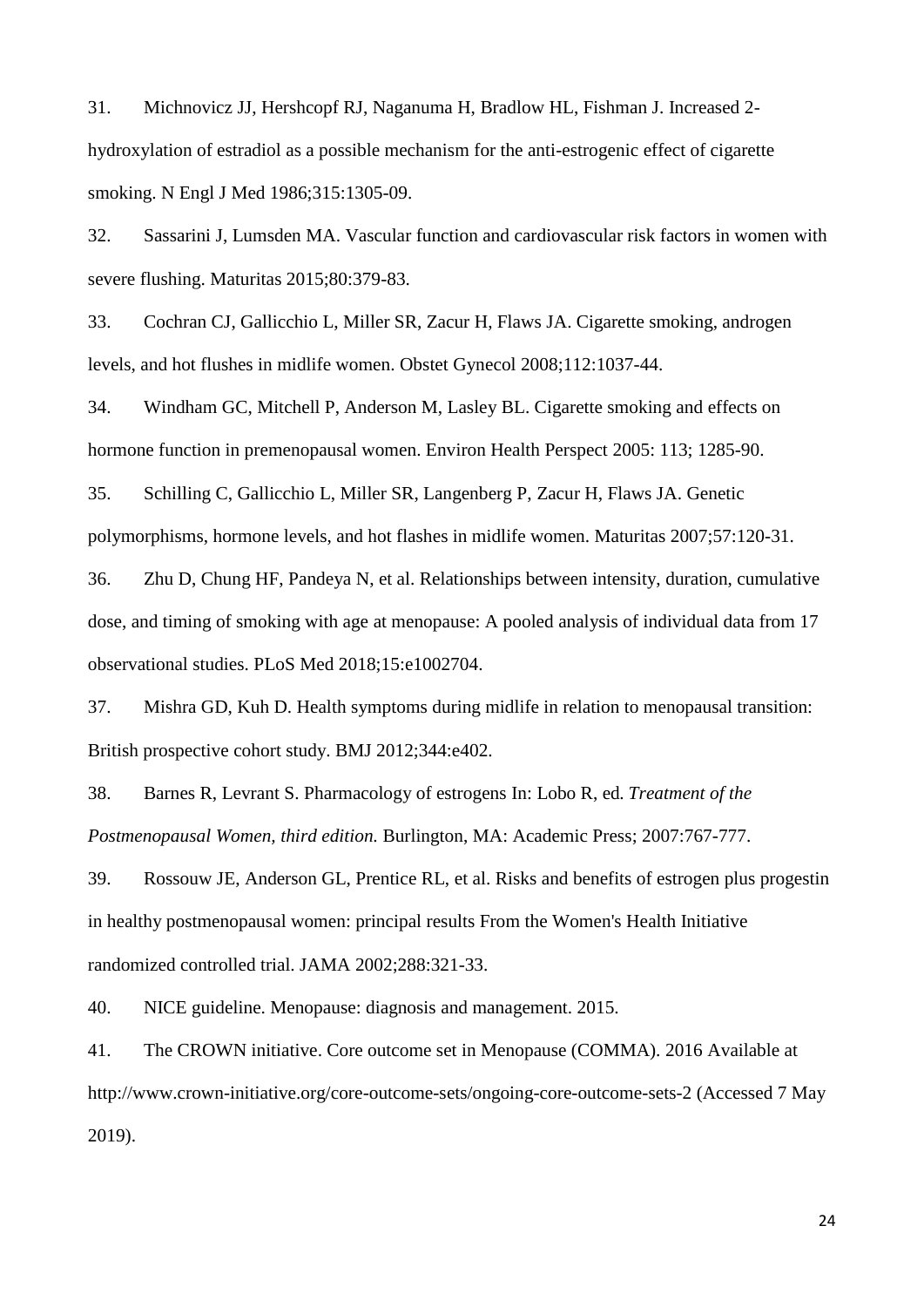#### **FIGURE LEGENDS**

 **Figure 1** Adjusted cross-sectional association between body mass index and the risk of vasomotor symptoms at baseline, stratified by menopausal status at baseline (premenopause: n=4,169; perimenopause: n=5,881; postmenopause: n=4,109). Relative risk ratio (RRR) and their 95% confidence intervals (95% CI) were adjusted for use of menopausal hormone therapy, race/ethnicity/region, education, and smoking status at baseline.

 **Figure 2** Adjusted prospective association between body mass index at baseline and the risk of vasomotor symptoms at three-year follow-up, stratified by menopausal status at three-year follow-up (data from ALSWH, NSHD, SWAN and WHITEHALL; pre- or perimenopause: n=3,554; postmenopause: n=3,966). Relative risk ratio (RRR) and their 95% confidence intervals (95% CI) were adjusted for use of menopausal hormone therapy at three-year follow-up, race/ethnicity/region, education, smoking status, and vasomotor symptoms at baseline.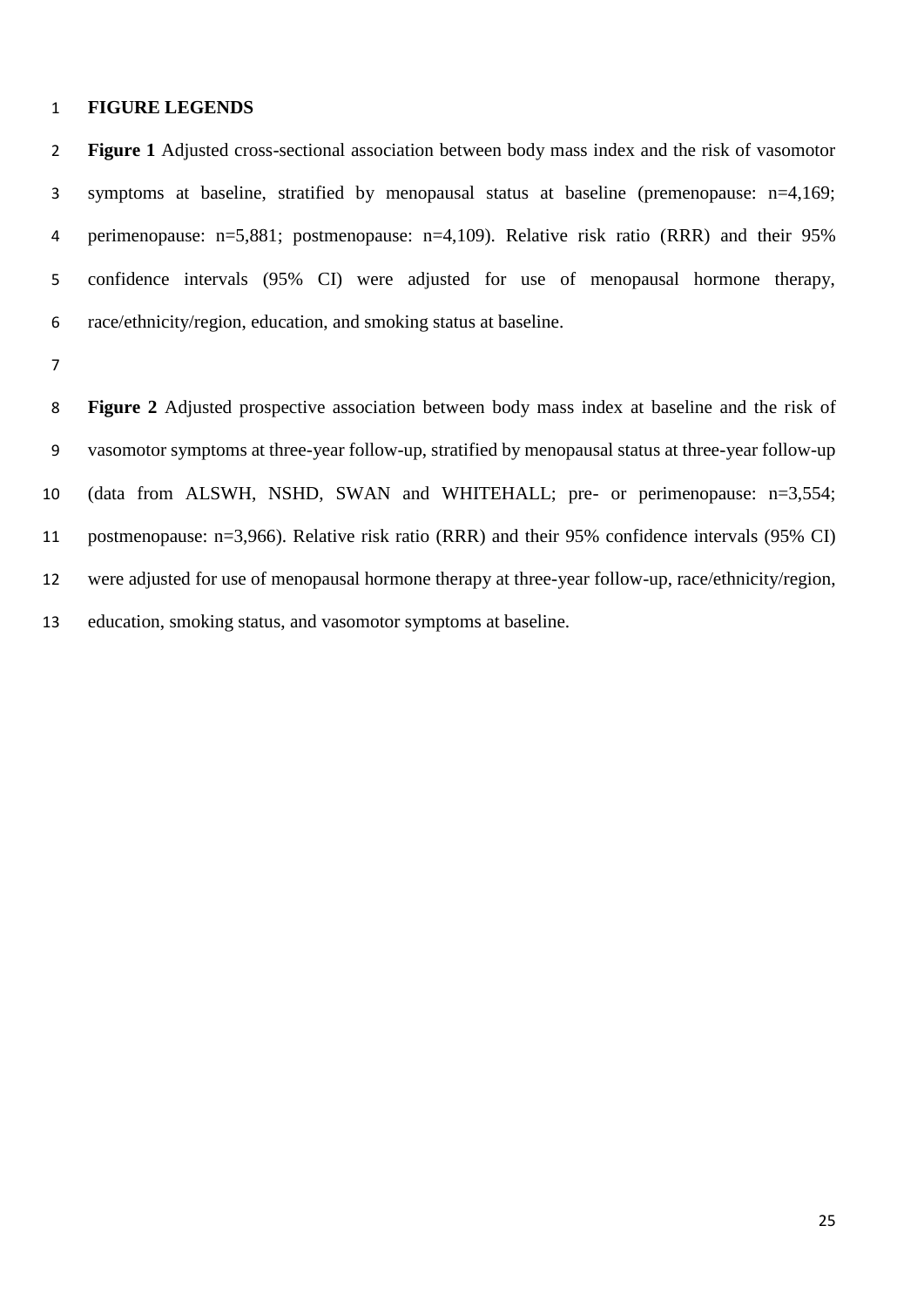### **Table 1** Characteristics of eight studies in the InterLACE consortium

| <b>Study</b>                                            |            |        | Age at baseline     | Survey (year) selected             | Survey (year) selected   |
|---------------------------------------------------------|------------|--------|---------------------|------------------------------------|--------------------------|
|                                                         | Country    | N      | <b>Median (IQR)</b> | for analytic baseline <sup>a</sup> | for three-year follow up |
| Australian Longitudinal Study on Women's Health (ALSWH) | Australia  | 10,323 | 50(48, 51)          | Survey 2 (1998)                    | Survey 3 (2001)          |
| National Survey of Health and Development (NSHD)        | UK         | 1,068  | 50 <sup>a</sup>     | Survey 1996 (1996)                 | Survey 1999 (1999)       |
| National Child Development Study (NCDS)                 | UK         | 3,983  | 50 <sup>a</sup>     | Survey 8 (2008)                    | N/A                      |
| Study of Women's Health Across the Nation (SWAN)        | <b>USA</b> | 2,345  | 50(48, 52)          | Visit 4 (2000-2002)                | Visit 7 (2003-2005)      |
| Whitehall II Study (WHITEHALL)                          | UK         | 2,041  | 50(45, 55)          | Survey 3 (1991-1994)               | Survey 4 (1995-1996)     |
| Seattle Midlife Women's Health Study (SMWHS)            | <b>USA</b> | 189    | 50(46, 53)          | Survey 2000 (2000)                 | N/A                      |
| Healthy Ageing of Women Study (HOW)                     | Australia  | 768    | 54 (52, 57)         | Survey 1 (2001)                    | N/A                      |
| Japanese Midlife Women's Health Study (JMWHS)           | Japan      | 743    | $N/A^b$             | Survey 1 (2002)                    | N/A                      |
| Overall                                                 |            | 21,460 | 50(49, 51)          |                                    |                          |

*N/A*, not applicable; *IQR*, interquartile range.

<sup>a</sup> For the longitudinal studies, data for women around the age of 50 years were used as analytic baseline to make the data more comparable across studies. Women who participated in

the NSHD (1946 British birth cohort) and NCDS (1958 British birth cohort) were at age 50 years in the 1996 and 2008 survey, respectively.

b JMWHS provided age by category only (≤55 and >55 years), and 48% of women were aged more than 55 (age range from 45 to 60 years).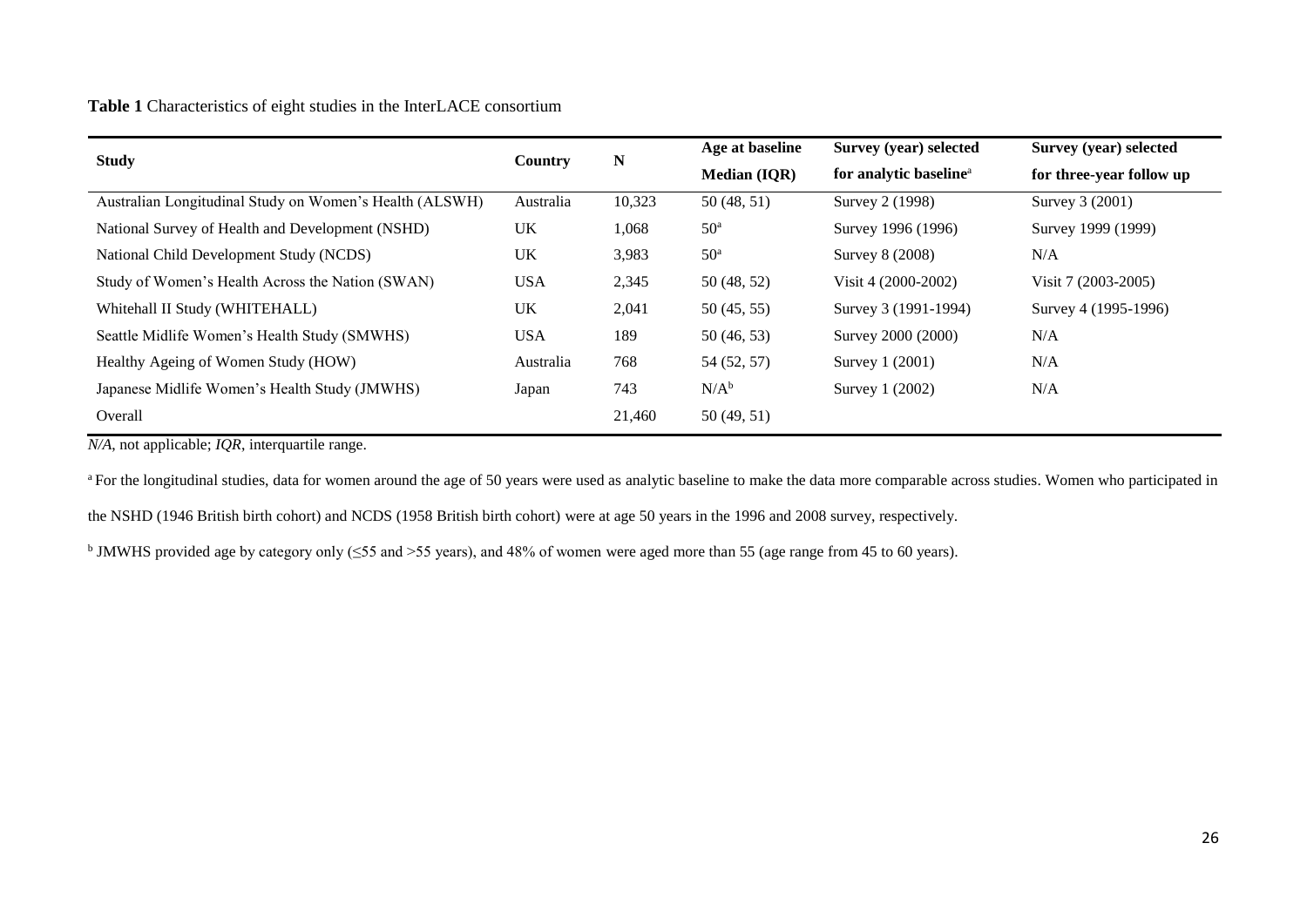| <b>Study</b>                              | <b>Overall</b> | <b>ALSWH</b> | <b>NSHD</b> | <b>NCDS</b> | <b>SWAN</b> | <b>WHITEHALL</b> | <b>SMWHS</b>     | <b>HOW</b> | <b>JMWHS</b>   |
|-------------------------------------------|----------------|--------------|-------------|-------------|-------------|------------------|------------------|------------|----------------|
| $\mathbf n$                               | 21,460         | 10,323       | 1,068       | 3,983       | 2,345       | 2,041            | 189              | 768        | 743            |
| Birth year                                |                |              |             |             |             |                  |                  |            |                |
| $<$ 1940                                  | 3.8            | N/A          | $\rm N/A$   | $\rm N/A$   | N/A         | 39.5             | 0.5              | N/A        | N/A            |
| 1940-1949                                 | 54.9           | 74.3         | 100         | N/A         | 41.3        | 48.5             | 46.6             | 85.4       | $47.5^{\circ}$ |
| 1950-1959                                 | 41.3           | 25.7         | $\rm N/A$   | 100         | 58.7        | 12.0             | 52.9             | 14.6       | $52.5^\circ$   |
| Race/ethnicity/region                     |                |              |             |             |             |                  |                  |            |                |
| Caucasian-Australian                      | 40.8           | 78.8         | N/A         | N/A         | N/A         | N/A              | N/A              | 82.3       | N/A            |
| Caucasian-European                        | 40.1           | 16.9         | 100         | 98.2        | N/A         | 87.7             | N/A              | 12.5       | N/A            |
| Caucasian-American                        | 6.3            | 0.7          | $\rm N/A$   | $\rm N/A$   | 48.0        | N/A              | 85.2             | N/A        | $\rm N/A$      |
| Japanese                                  | 4.6            | 0.1          | N/A         | N/A         | 10.5        | N/A              | N/A              | N/A        | 100            |
| Other Asian                               | 2.3            | 2.1          | N/A         | 0.6         | 9.5         | N/A              | 7.9              | $1.0\,$    | N/A            |
| African American/Black/Caribbean          | 3.0            | N/A          | N/A         | 0.4         | 25.9        | N/A              | 5.8              | N/A        | N/A            |
| Other                                     | 2.9            | 1.5          | $\rm N/A$   | $0.8\,$     | 6.1         | 12.3             | 1.1              | 4.2        | $\rm N/A$      |
| <b>Education</b> level                    |                |              |             |             |             |                  |                  |            |                |
| $\leq$ 10 years                           | 46.0           | 48.1         | 67.8        | 62.2        | 5.6         | 54.2             | $\boldsymbol{0}$ | 51.7       | 9.4            |
| $11-12$ years                             | 17.4           | 17.1         | 25.8        | 10.3        | 15.8        | 16.2             | 13.8             | 15.6       | 59.4           |
| $>12$ years                               | 36.6           | 34.9         | 6.4         | 27.5        | 78.6        | 29.6             | 86.2             | 32.7       | 31.2           |
| Menopausal status                         |                |              |             |             |             |                  |                  |            |                |
| Unknown due to surgery                    | 19.8           | 25.6         | 17.9        | 16.9        | 4.5         | 15.9             | 3.2              | 28.4       | 11.0           |
| Unknown due to hormone use                | 14.2           | 16.1         | 21.6        | 13.1        | 11.3        | 12.0             | 25.9             | 7.6        | 2.3            |
| Premenopause                              | 19.4           | 23.0         | 19.8        | 18.8        | 6.7         | 22.1             | 26.5             | 3.4        | 19.8           |
| Perimenopause                             | 27.4           | 24.2         | 24.5        | 30.1        | 56.2        | 18.3             | 30.7             | 11.6       | 11.3           |
| Natural postmenopause                     | 19.1           | 11.0         | 16.2        | 21.0        | 21.2        | 31.8             | 13.8             | 49.1       | 55.6           |
| Current use of menopausal hormone therapy |                |              |             |             |             |                  |                  |            |                |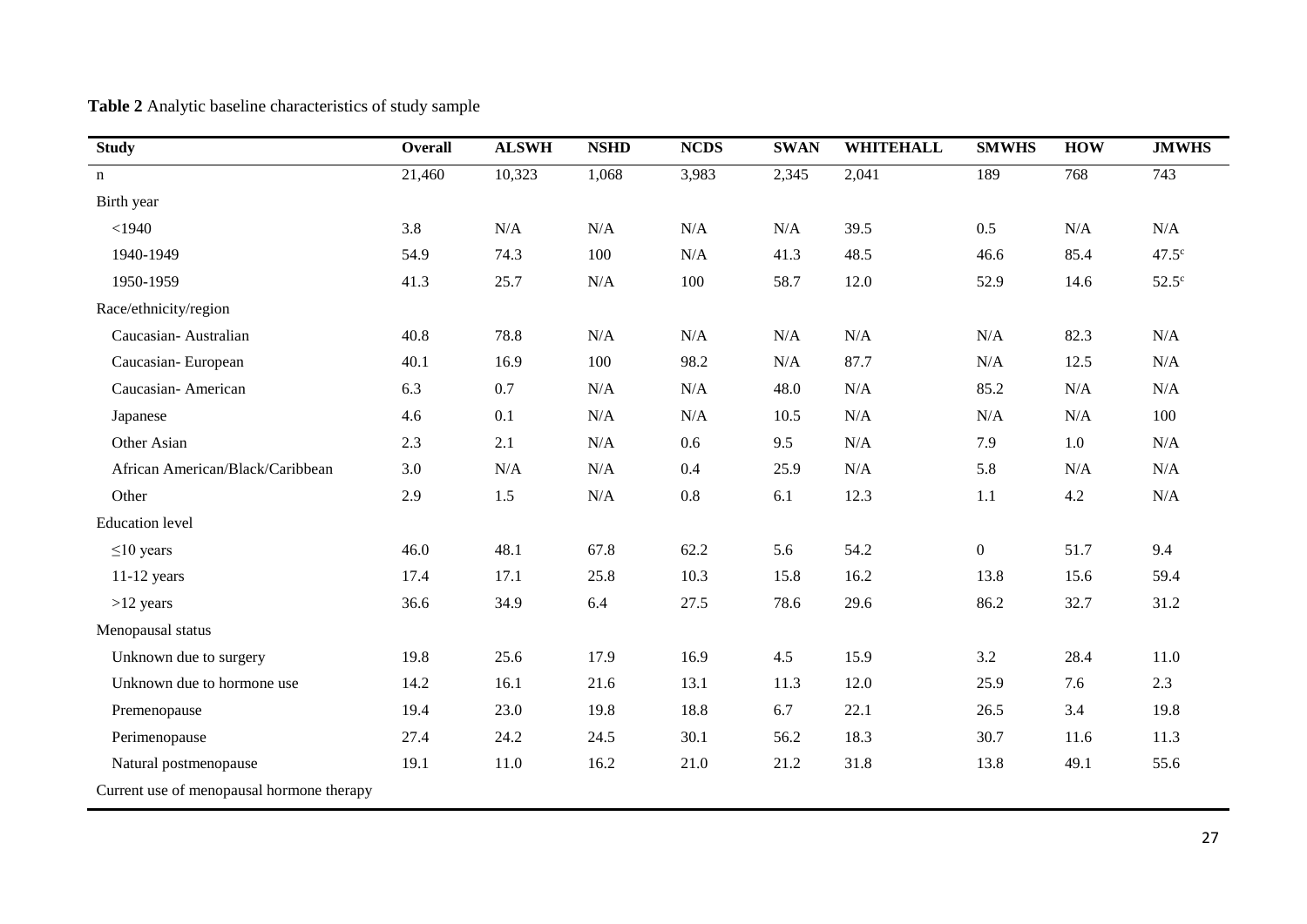| No                                                    | 80.9 | 76.6 | 79.7 | 90.4 | 80.6 | 84.9    | 78.3 | 65.1 | 96.8 |
|-------------------------------------------------------|------|------|------|------|------|---------|------|------|------|
| Yes                                                   | 19.1 | 23.4 | 20.3 | 9.6  | 19.4 | 15.1    | 21.7 | 34.9 | 3.2  |
| Body mass index                                       |      |      |      |      |      |         |      |      |      |
| Normal weight $(<25 \text{ kg/m}^2$ <sup>a</sup>      | 48.5 | 48.2 | 63.2 | 44.5 | 36.5 | 52.7    | 50.8 | 42.8 | 85.6 |
| Overweight $(25-29.9 \text{ kg/m}^2)$                 | 30.4 | 31.6 | 24.3 | 33.0 | 27.6 | 32.2    | 25.4 | 32.4 | 13.2 |
| Obese ( $\geq$ 30 kg/m <sup>2</sup> )                 | 21.0 | 20.2 | 12.5 | 22.5 | 35.9 | 15.1    | 23.8 | 24.7 | 1.2  |
| Smoking status                                        |      |      |      |      |      |         |      |      |      |
| Never smoker                                          | 54.9 | 56.2 | 34.2 | 48.8 | 59.4 | 52.2    | 50.8 | 62.9 | 86.7 |
| Former smoker                                         | 27.6 | 26.7 | 40.5 | 29.3 | 26.5 | 30.9    | 39.2 | 27.6 | 4.0  |
| Current smoker                                        | 17.4 | 17.1 | 25.3 | 21.9 | 14.1 | 16.9    | 10.1 | 9.5  | 9.3  |
| Frequency/severity of hot flushes                     |      |      |      |      |      |         |      |      |      |
| Never                                                 | 47.2 | 44.8 | 47.8 | 35.5 | 56.0 | 63.4    | 67.7 | 56.1 | 54.9 |
| Rarely/mild                                           | 17.1 | 15.7 | 21.3 | 8.6  | 26.4 | 17.8    | 16.9 | 28.8 | 33.0 |
| Sometimes/moderate                                    | 22.3 | 24.9 | 20.3 | 36.5 | 7.0  | 10.6    | 9.0  | 11.1 | 7.8  |
| Often/severe                                          | 13.5 | 14.6 | 10.5 | 19.4 | 10.6 | 8.2     | 6.3  | 4.0  | 4.3  |
| Frequency/severity of night sweats                    |      |      |      |      |      |         |      |      |      |
| Never                                                 | 57.2 | 54.9 | 57.6 | 48.3 | 63.4 | 68.7    | 77.8 | 62.1 | 75.2 |
| Rarely/mild                                           | 15.0 | 14.3 | 18.9 | 6.9  | 24.6 | 15.3    | 13.8 | 25.7 | 20.7 |
| Sometimes/moderate                                    | 17.8 | 19.7 | 15.2 | 31.2 | 4.9  | $8.8\,$ | 2.6  | 8.7  | 3.0  |
| Often/severe                                          | 9.9  | 11.1 | 8.3  | 13.7 | 7.1  | 7.2     | 5.8  | 3.5  | 1.1  |
| Frequency/severity of vasomotor symptoms <sup>b</sup> |      |      |      |      |      |         |      |      |      |
| Never                                                 | 41.9 | 40.3 | 42.2 | 30.1 | 47.5 | 59.1    | 63.5 | 49.7 | 49.5 |
| Rarely/mild                                           | 18.4 | 16.5 | 22.4 | 8.4  | 31.6 | 17.7    | 18.5 | 32.7 | 37.4 |
| Sometimes/moderate                                    | 24.2 | 26.9 | 22.4 | 39.1 | 8.3  | 12.3    | 9.0  | 12.2 | 8.6  |
| Often/severe                                          | 15.4 | 16.2 | 13.0 | 22.4 | 12.6 | 10.8    | 9.0  | 5.3  | 4.4  |
|                                                       |      |      |      |      |      |         |      |      |      |

Data are presented as percentage (%).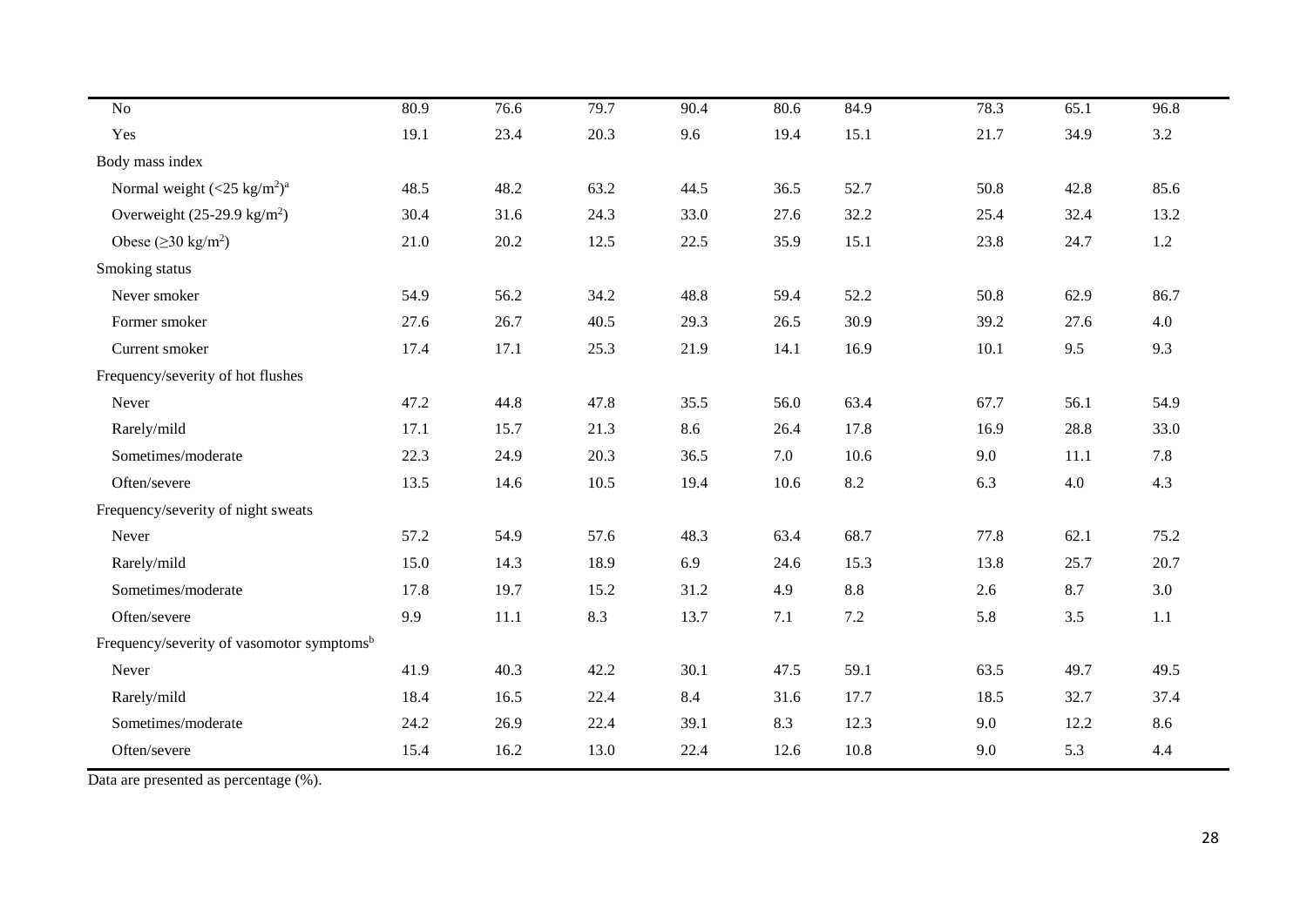*ALSWH*, Australian Longitudinal Study on Women's Health; *NSHD*, National Survey of Health and Development; *NCDS*, National Child Development Study; *SWAN*, Study of Women's Health Across the Nation; *WHITEHALL*, Whitehall II Study; *SMWHS*, Seattle Midlife Women's Health Study; *HOW*, Healthy Ageing of Women Study; *JMWHS*, Japanese Midlife Women's Health Study.

<sup>a</sup>Only 357 (1.7%) women were underweight (BMI<18.5 kg/m<sup>2</sup>) and thus they were categorised into the normal weight group.

**b** Vasomotor symptoms were defined as having either hot flushes or night sweats.

c JMWHS provided age by category only (≤55 and >55 years). Thus, birth year was categorised based on age categories.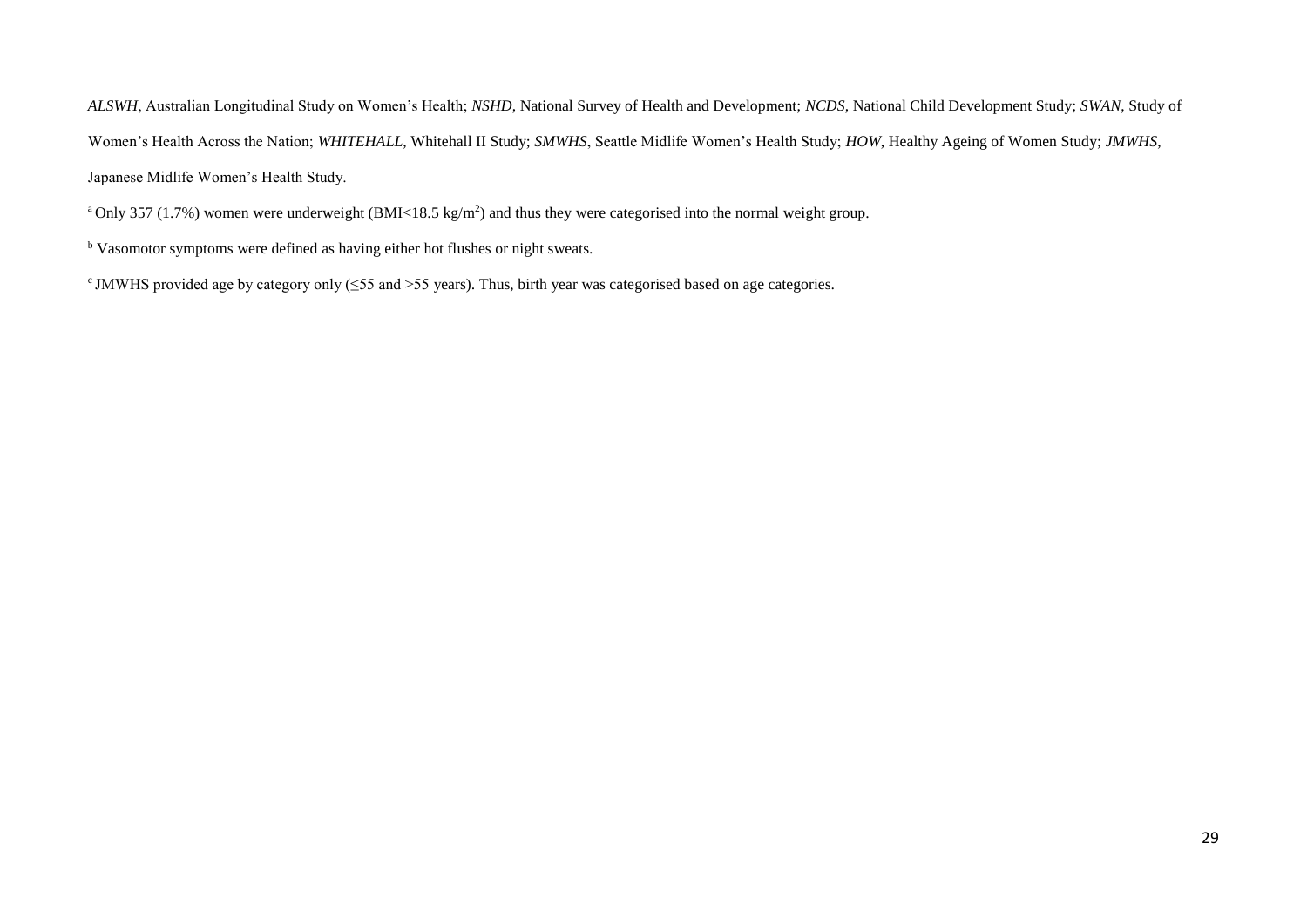|                                       |             |              |        | VMS (hot flushes and night sweats) |         | Model 1             |                   |                     |                     | Model 2           |                   |  |  |
|---------------------------------------|-------------|--------------|--------|------------------------------------|---------|---------------------|-------------------|---------------------|---------------------|-------------------|-------------------|--|--|
|                                       |             | (%)          |        |                                    |         | <b>RRR (95% CI)</b> |                   |                     | <b>RRR (95% CI)</b> |                   |                   |  |  |
|                                       |             |              | Rarely | <b>Sometimes</b>                   | Often   | Rarely              | <b>Sometimes</b>  | Often               | Rarely              | <b>Sometimes</b>  | Often             |  |  |
|                                       | $\mathbf n$ | <b>Never</b> | /Mild  | /Moderate                          | /Severe | /Mild               | /Moderate         | /Severe             | /Mild               | /Moderate         | /Severe           |  |  |
| Frequency of VMS (ALSWH, SWAN;        |             |              |        |                                    |         |                     |                   |                     |                     |                   |                   |  |  |
| $n=12668$                             |             |              |        |                                    |         |                     |                   |                     |                     |                   |                   |  |  |
| Body mass index                       |             |              |        |                                    |         |                     |                   |                     |                     |                   |                   |  |  |
| Normal $(<25 \text{ kg/m}^2)$         | 5830        | 46.0         | 18.4   | 22.4                               | 13.3    |                     |                   |                     |                     |                   |                   |  |  |
| Overweight $(25-29.9 \text{ kg/m}^2)$ | 3906        | 37.9         | 19.7   | 25.4                               | 17.0    | $1.31(1.26-1.36)$   | $1.37(1.16-1.61)$ | $1.54(1.40-1.68)$   | $1.26(1.21-1.31)$   | $1.38(1.21-1.56)$ | $1.51(1.34-1.71)$ |  |  |
| Obese $(\geq 30 \text{ kg/m}^2)$      | 2932        | 38.0         | 20.7   | 23.1                               | 18.2    | $1.32(1.08-1.61)$   | $1.17(0.91-1.49)$ | $1.50(1.49-1.50)$   | $1.17(1.15-1.18)$   | $1.30(1.27-1.32)$ | $1.51(1.50-1.51)$ |  |  |
| Smoking status                        |             |              |        |                                    |         |                     |                   |                     |                     |                   |                   |  |  |
| Never smoker                          | 7193        | 44.1         | 19.7   | 22.3                               | 13.9    |                     |                   |                     |                     |                   |                   |  |  |
| Former smoker                         | 3381        | 41.1         | 18.9   | 24.4                               | 15.6    | $1.02(1.02-1.02)$   | $1.16(1.03-1.30)$ | $1.17(0.98-1.39)$   | $1.01(1.00-1.02)$   | $1.15(1.03-1.28)$ | $1.12(0.95-1.32)$ |  |  |
| Current skomer                        | 2094        | 33.9         | 18.8   | 26.2                               | 21.1    | $1.20(1.17-1.23)$   | $1.41(0.99-2.01)$ | $1.72(1.33-2.24)$   | $1.17(1.12-1.22)$   | $1.33(1.11-1.61)$ | $1.58(1.46-1.70)$ |  |  |
| Severity of VMS (NSHD, NCDS,          |             |              |        |                                    |         |                     |                   |                     |                     |                   |                   |  |  |
| WHITEHALL, SMWHS, HOW, JMWH;          |             |              |        |                                    |         |                     |                   |                     |                     |                   |                   |  |  |
| $n=8792$                              |             |              |        |                                    |         |                     |                   |                     |                     |                   |                   |  |  |
| Body mass index                       |             |              |        |                                    |         |                     |                   |                     |                     |                   |                   |  |  |
| Normal $(<25 \text{ kg/m}^2)$         | 4583        | 46.1         | 18.1   | 23.6                               | 12.3    |                     |                   |                     |                     |                   |                   |  |  |
| Overweight $(25-29.9 \text{ kg/m}^2)$ | 2625        | 39.2         | 16.8   | 26.2                               | 17.8    | $1.10(0.90-1.34)$   | $1.31(1.06-1.62)$ | $1.70(1.30-2.23)$   | $1.20(1.08-1.33)$   | $1.20(1.16-1.24)$ | $1.56(1.31-1.85)$ |  |  |
| Obese ( $\geq$ 30 kg/m <sup>2</sup> ) | 1584        | 36.9         | 14.4   | 28.9                               | 19.8    | $0.98(0.70-1.36)$   | $1.48(1.09-2.02)$ | $1.92(1.30-2.82)$   | $1.07(0.87-1.33)$   | $1.37(1.07-1.74)$ | $1.79(1.38-2.33)$ |  |  |
| Smoking status                        |             |              |        |                                    |         |                     |                   |                     |                     |                   |                   |  |  |
| Never smoker                          | 4598        | 46.4         | 18.6   | 22.9                               | 12.1    |                     |                   |                     |                     |                   |                   |  |  |
| Former smoker                         | 2547        | 41.2         | 15.3   | 27.8                               | 15.7    | $0.97(0.79-1.20)$   | $1.43(1.07-1.91)$ | $1.53(1.08-2.16)$   | $1.12(0.99-1.26)$   | $1.19(0.95-1.48)$ | $1.26(0.99-1.59)$ |  |  |
| Current skomer                        | 1647        | 32.9         | 15.4   | 28.2                               | 23.6    | $1.17(0.81 - 1.68)$ | $1.80(1.54-2.10)$ | $2.70(1.91 - 3.82)$ | $1.33(1.01-1.76)$   | $1.43(1.33-1.52)$ | $2.11(1.69-2.64)$ |  |  |
| Overall sample (n=21460)              |             |              |        |                                    |         |                     |                   |                     |                     |                   |                   |  |  |
| Body mass index                       |             |              |        |                                    |         |                     |                   |                     |                     |                   |                   |  |  |
| Normal $(<25 \text{ kg/m}^2)$         | 10413       | 46.0         | 18.3   | 22.9                               | 12.8    |                     |                   |                     |                     |                   |                   |  |  |
| Overweight $(25-29.9 \text{ kg/m}^2)$ | 6531        | 38.4         | 18.6   | 25.7                               | 17.3    | $1.23(1.11-1.36)$   | $1.34(1.17-1.55)$ | $1.61(1.42-1.84)$   | $1.24(1.18-1.30)$   | $1.30(1.17-1.46)$ | $1.53(1.42-1.65)$ |  |  |
| Obese ( $\geq$ 30 kg/m <sup>2</sup> ) | 4516        | 37.6         | 18.5   | 25.1                               | 18.8    | $1.22(1.00-1.48)$   | $1.28(1.05-1.56)$ | $1.67(1.37-2.05)$   | $1.15(1.08-1.24)$   | $1.32(1.20-1.44)$ | $1.59(1.41-1.78)$ |  |  |
| Smoking status                        |             |              |        |                                    |         |                     |                   |                     |                     |                   |                   |  |  |

**Table 3** Adjusted cross-sectional associations of body mass index and smoking status with the risk of vasomotor symptoms at baseline (n=21,460)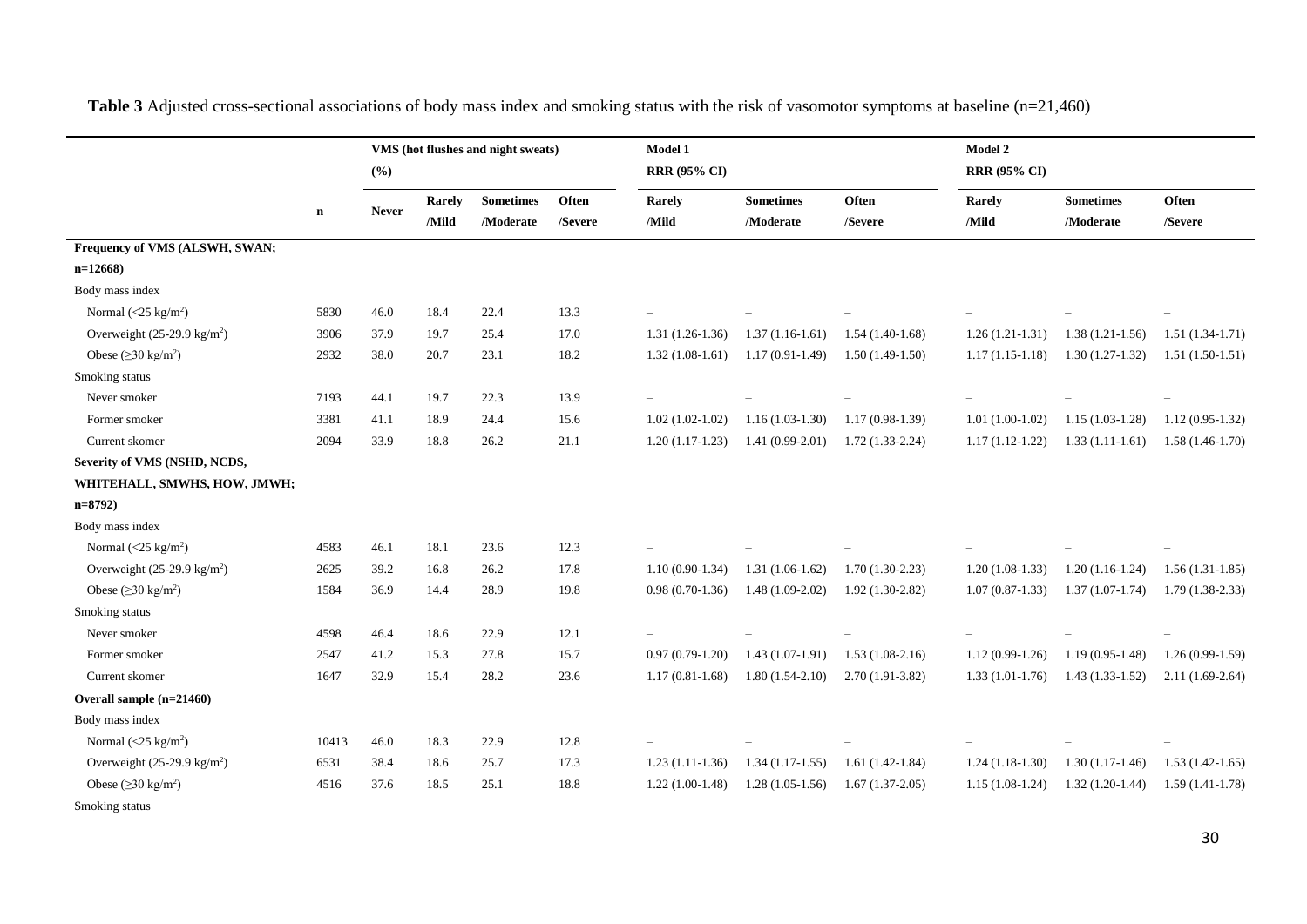|              | Never smoker                   | 11791 | 45.0 | 19.3 | 22.5 | 13.2 | $\overline{\phantom{0}}$ |                   |                   |                   |                   | -                        |
|--------------|--------------------------------|-------|------|------|------|------|--------------------------|-------------------|-------------------|-------------------|-------------------|--------------------------|
|              | Former smoker                  | 5928  | 41.2 | 17.3 | 25.8 | 15.6 | $0.99(0.91-1.07)$        | $1.26(1.01-1.57)$ | 1.30 (0.99-1.71)  | $1.03(0.97-1.09)$ | $1.16(1.05-1.27)$ | $1.17(0.99-1.38)$        |
|              | Current smoker                 | 3741  | 33.5 | 17.3 | 27.1 | 22.2 | $1.17(1.03-1.33)$        | $1.55(1.20-2.00)$ | $2.07(1.45-2.96)$ | $1.21(1.08-1.35)$ | 1.39 (1.24-1.56)  | 1.83 (1.45-2.30)         |
| Joint effect |                                |       |      |      |      |      |                          |                   |                   |                   |                   |                          |
|              | Normal weight & never smoker   | 5824  | 49.2 | 19.0 | 21.1 | 10.8 | $\overline{\phantom{0}}$ |                   |                   |                   |                   | $\overline{\phantom{a}}$ |
|              | Normal weight & former smoker  | 2675  | 45.2 | 17.9 | 24.9 | 12.1 | $1.04(0.89-1.21)$        | $1.29(1.03-1.63)$ | $1.24(0.96-1.61)$ | $1.12(1.02-1.23)$ | $1.15(1.06-1.24)$ | 1.07 (0.96-1.18)         |
|              | Normal weight & current smoker | 1914  | 37.3 | 16.7 | 25.8 | 20.3 | $1.13(0.96-1.33)$        | 1.54 (1.20-1.99)  | $2.28(1.47-3.53)$ | $1.18(0.97-1.44)$ | $1.31(1.21-1.42)$ | 1.86 (1.37-2.52)         |
|              | Overweight & never smoker      | 3583  | 41.3 | 19.7 | 23.9 | 15.2 | $1.25(1.11-1.40)$        | $1.35(1.13-1.60)$ | $1.68(1.37-2.06)$ | $1.28(1.18-1.38)$ | $1.26(1.08-1.46)$ | $1.50(1.35-1.66)$        |
|              | Overweight & former smoker     | 1849  | 37.5 | 16.6 | 28.0 | 17.9 | $1.17(0.97-1.41)$        | $1.77(1.41-2.22)$ | $2.23(1.64-3.02)$ | $1.23(1.09-1.40)$ | $1.56(1.38-1.76)$ | $1.87(1.59-2.19)$        |
|              | Overweight & current smoker    | 1099  | 30.5 | 18.4 | 27.8 | 23.3 | $1.53(1.15-2.03)$        | $2.02(1.71-2.39)$ | $3.17(2.38-4.23)$ | $1.59(1.37-1.84)$ | $1.73(1.56-1.93)$ | $2.54(2.22 - 2.89)$      |
|              | Obese & never smoker           | 2384  | 40.1 | 19.5 | 24.0 | 16.4 | $1.25(1.03-1.50)$        | $1.33(1.07-1.66)$ | $1.76(1.37-2.26)$ | $1.21(1.08-1.35)$ | 1.30 (1.18-1.42)  | 1.52 (1.35-1.73)         |
|              | Obese & former smoker          | 1404  | 38.3 | 17.4 | 24.9 | 19.4 | $1.15(0.86-1.54)$        | $1.43(1.17-1.76)$ | $2.13(1.38-3.28)$ | $1.13(0.94-1.38)$ | $1.38(1.23-1.55)$ | 1.85 (1.33-2.57)         |
|              | Obese & current smoker         | 728   | 27.9 | 17.3 | 29.4 | 25.4 | $1.55(1.20-2.02)$        | $2.29(1.73-3.03)$ | $3.72(2.56-5.40)$ | $1.50(1.28-1.75)$ | $2.14(1.79-2.56)$ | $3.02(2.41-3.78)$        |
|              |                                |       |      |      |      |      |                          |                   |                   |                   |                   |                          |

Data are presented as percentage (%) or relative risk ratio (RRR) and their 95% confidence intervals (95% CI) using multinomial logistic regression with a generalised logit link.

SURVEYLOGISTIC procedure in SAS was used to incorporate the study cluster into the analyses.

Model 1 included menopausal status and use of menopausal hormone therapy at baseline.

Model 2 additionally included race/ethnicity/region, education, and included both BMI and smoking status in the same model. The model for joint effect only additionally included race/ethnicity/region and education.

*ALSWH*, Australian Longitudinal Study on Women's Health; *NSHD*, National Survey of Health and Development; *NCDS*, National Child Development Study; *SWAN*, Study of

Women's Health Across the Nation; *WHITEHALL*, Whitehall II Study; *SMWHS*, Seattle Midlife Women's Health Study; *HOW*, Healthy Ageing of Women Study; *JMWHS*,

Japanese Midlife Women's Health Study.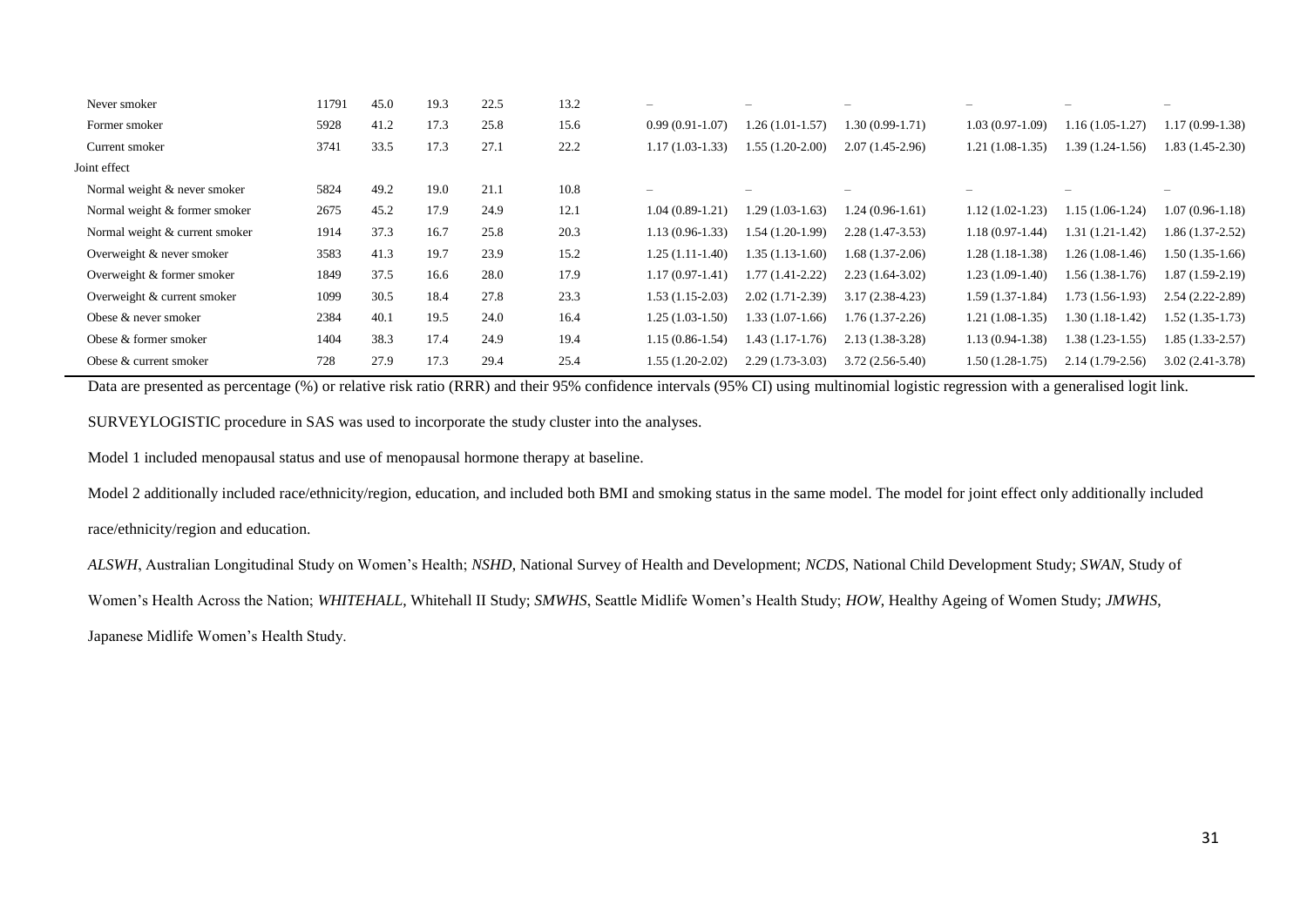**Table 4** Adjusted cross-sectional dose-response relationships between smoking and the risk of vasomotor symptoms at baseline (n=14,709; data from ALSWH,

# SWAN and WHITEHALL)

|                                         |             | VMS (hot flushes and night sweats) |        |                  |         | Model 1             |                   |                   |                     | <b>Model 2</b>    |                   |  |  |
|-----------------------------------------|-------------|------------------------------------|--------|------------------|---------|---------------------|-------------------|-------------------|---------------------|-------------------|-------------------|--|--|
|                                         |             | (%)                                |        |                  |         | <b>RRR (95% CI)</b> |                   |                   | <b>RRR (95% CI)</b> |                   |                   |  |  |
|                                         |             |                                    | Rarely | <b>Sometimes</b> | Often   | Rarely              | <b>Sometimes</b>  | Often             | Rarely              | <b>Sometimes</b>  | Often             |  |  |
|                                         | $\mathbf n$ | <b>Never</b>                       | /Mild  | /Moderate        | /Severe | /Mild               | /Moderate         | /Severe           | /Mild               | /Moderate         | /Severe           |  |  |
| Smoking status $(n=14,709)$             |             |                                    |        |                  |         |                     |                   |                   |                     |                   |                   |  |  |
| Never smoker                            | 8259        | 46.3                               | 19.4   | 20.9             | 13.4    |                     |                   |                   |                     |                   |                   |  |  |
| Former smoker                           | 4011        | 44.0                               | 18.7   | 22.4             | 14.9    | $1.00(0.94-1.06)$   | $1.11(0.98-1.25)$ | $1.13(0.98-1.30)$ | $1.00(0.99-1.02)$   | $1.13(1.06-1.20)$ | $1.12(0.98-1.28)$ |  |  |
| Current smoker                          | 2439        | 36.6                               | 18.9   | 24.6             | 19.9    | $1.19(1.16-1.21)$   | $1.38(1.08-1.77)$ | $1.66(1.39-1.98)$ | $1.18(1.15-1.21)$   | $1.35(1.17-1.55)$ | $1.58(1.51-1.65)$ |  |  |
| Intensity of smoking $(n=14,442)$       |             |                                    |        |                  |         |                     |                   |                   |                     |                   |                   |  |  |
| Never smoker                            | 8259        | 46.3                               | 19.4   | 20.9             | 13.4    |                     |                   |                   |                     |                   |                   |  |  |
| Former smoker                           | 4011        | 44.0                               | 18.7   | 22.4             | 14.9    | $1.00(0.94-1.05)$   | $1.11(0.98-1.25)$ | $1.13(0.98-1.30)$ | $1.01(0.99-1.02)$   | $1.13(1.06-1.21)$ | $1.12(0.98-1.28)$ |  |  |
| Current smoker 1-9 cigarettes/day       | 362         | 43.7                               | 22.4   | 18.8             | 15.2    | $1.15(0.96-1.38)$   | $0.92(0.69-1.23)$ | $1.11(0.76-1.63)$ | $1.08(1.07-1.08)$   | $1.13(0.77-1.67)$ | $1.17(0.94-1.45)$ |  |  |
| Current smoker 10-19 cigarettes/day     | 675         | 39.6                               | 18.1   | 23.7             | 18.7    | $1.04(0.76-1.43)$   | $1.20(0.88-1.65)$ | $1.41(1.00-1.97)$ | $1.01(0.77-1.33)$   | $1.19(0.93-1.52)$ | $1.33(1.04-1.70)$ |  |  |
| Current smoker ≥20 cigarettes/day       | 1135        | 32.2                               | 18.0   | 27.7             | 22.2    | $1.27(1.05-1.52)$   | $1.71(1.31-2.23)$ | $2.02(1.65-2.47)$ | $1.29(1.11-1.49)$   | $1.58(1.47-1.70)$ | $1.87(1.75-1.99)$ |  |  |
| Duration of smoking $(n=14,684)$        |             |                                    |        |                  |         |                     |                   |                   |                     |                   |                   |  |  |
| Never smoker                            | 8259        | 46.3                               | 19.4   | 20.9             | 13.4    |                     |                   |                   |                     |                   |                   |  |  |
| Former smoker                           | 4011        | 44.0                               | 18.7   | 22.4             | 14.9    | $1.00(0.94-1.05)$   | $1.11(0.98-1.25)$ | $1.13(0.98-1.30)$ | $1.01(0.99-1.02)$   | $1.13(1.06-1.21)$ | $1.12(0.98-1.28)$ |  |  |
| Current smoker duration <20 years       | 103         | 42.7                               | 17.5   | 18.5             | 21.4    | $0.93(0.64-1.35)$   | $0.90(0.47-1.71)$ | $1.57(1.35-1.82)$ | $0.93(0.64-1.34)$   | $0.84(0.47-1.48)$ | $1.45(1.17-1.79)$ |  |  |
| Current smoker duration 20-29 years     | 566         | 44.7                               | 17.0   | 23.0             | 15.4    | $0.91(0.64-1.32)$   | $1.15(1.00-1.31)$ | $1.22(1.01-1.46)$ | $0.92(0.66-1.30)$   | $1.17(1.11-1.23)$ | $1.22(0.99-1.49)$ |  |  |
| Current smoker duration $\geq 30$ years | 1745        | 33.5                               | 19.5   | 25.6             | 21.4    | $1.32(1.11-1.56)$   | $1.52(1.10-2.11)$ | $1.85(1.40-2.44)$ | $1.30(1.12-1.50)$   | $1.46(1.19-1.80)$ | $1.74(1.49-2.03)$ |  |  |
| Cumulative dose of smoking $(n=14,431)$ |             |                                    |        |                  |         |                     |                   |                   |                     |                   |                   |  |  |
| Never smoker                            | 8259        | 46.3                               | 19.4   | 20.9             | 13.4    |                     |                   |                   |                     |                   |                   |  |  |
| Former smoker                           | 4011        | 44.0                               | 18.7   | 22.4             | 14.9    | $1.00(0.94-1.05)$   | $1.11(0.98-1.25)$ | $1.13(0.98-1.30)$ | $1.01(1.00-1.02)$   | $1.13(1.06-1.21)$ | $1.12(0.98-1.28)$ |  |  |
| Current smoker <10 pack-years           | 285         | 44.2                               | 21.1   | 16.8             | 17.9    | $1.10(0.85-1.42)$   | $0.83(0.59-1.17)$ | $1.35(1.01-1.80)$ | $1.03(0.82 - 1.30)$ | $1.01(0.67-1.53)$ | $1.44(1.20-1.72)$ |  |  |
| Current smoker 10-19 pack-years         | 431         | 40.1                               | 20.0   | 22.3             | 17.6    | $1.11(0.84-1.46)$   | $1.12(0.84-1.48)$ | $1.31(1.14-1.51)$ | $1.05(0.89-1.23)$   | $1.13(0.90-1.44)$ | $1.23(1.15-1.32)$ |  |  |
| Current smoker 20-29 pack-years         | 436         | 40.1                               | 16.5   | 26.8             | 16.5    | $0.96(0.76-1.22)$   | $1.40(0.99-1.97)$ | $1.30(0.98-1.72)$ | $0.97(0.76-1.22)$   | $1.39(1.10-1.76)$ | $1.26(1.00-1.60)$ |  |  |
| Current smoker 30-39 pack-years         | 493         | 32.9                               | 19.9   | 26.6             | 20.7    | $1.35(1.18-1.54)$   | $1.59(1.25-2.01)$ | $1.77(1.18-2.68)$ | $1.35(1.15-1.59)$   | $1.54(1.40-1.69)$ | $1.69(1.19-2.42)$ |  |  |
| Current smoker $\geq$ 40 pack-years     | 516         | 28.5                               | 17.3   | 28.7             | 25.6    | $1.36(1.27-1.47)$   | $1.95(1.22-3.12)$ | $2.55(2.05-3.16)$ | $1.39(1.28-1.51)$   | $1.68(1.35-2.09)$ | $2.21(2.06-2.37)$ |  |  |
| Age initiated smoking $(n=14,543)$      |             |                                    |        |                  |         |                     |                   |                   |                     |                   |                   |  |  |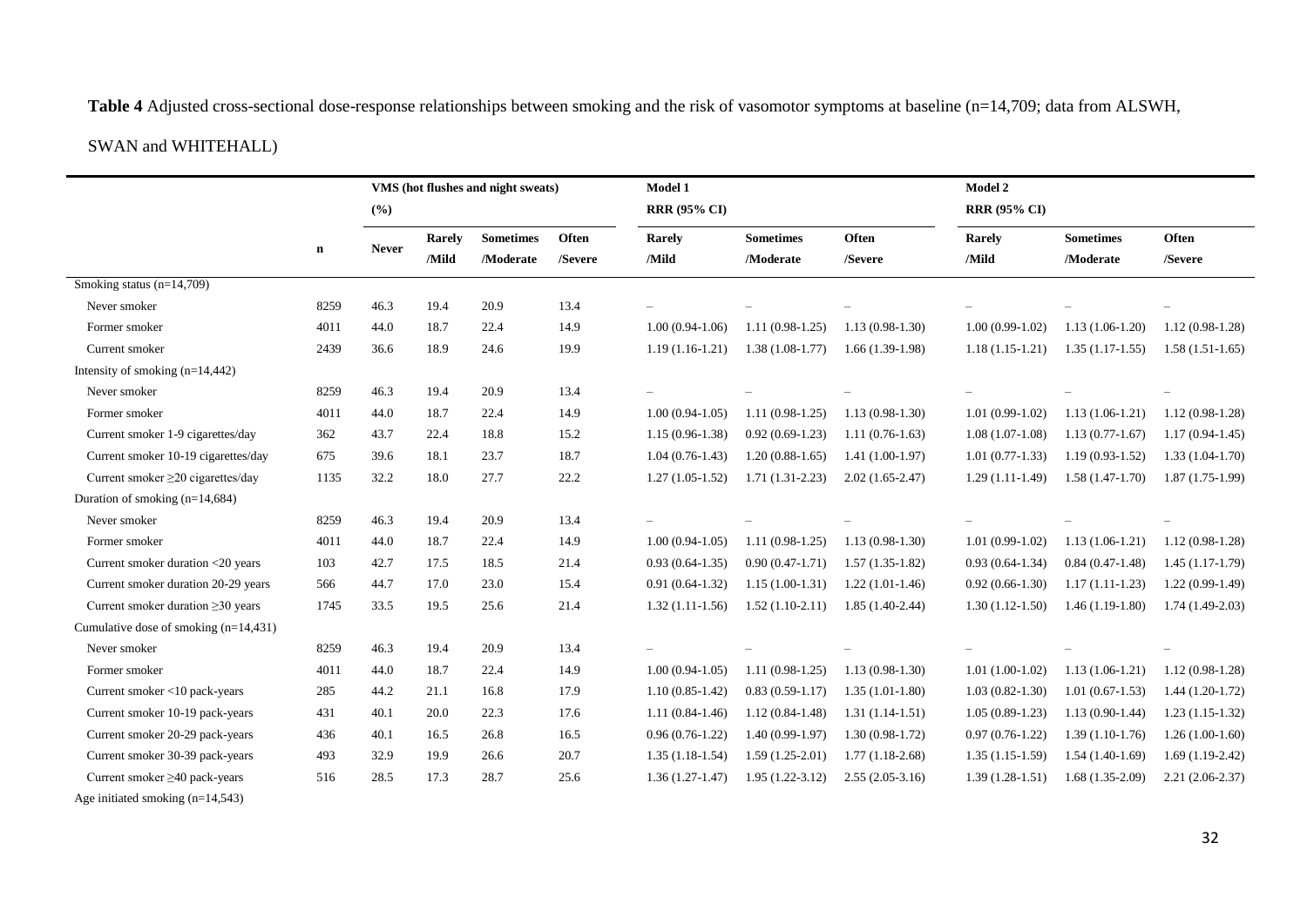| Never smoker                                     | 8259 | 46.3 | 19.4 | 20.9 | 13.4 |                     |                     |                   |                   |                   |                   |
|--------------------------------------------------|------|------|------|------|------|---------------------|---------------------|-------------------|-------------------|-------------------|-------------------|
| Former smoker initiated at $\geq$ 20 years       | 854  | 44.7 | 19.2 | 20.7 | 15.3 | $1.00(0.78-1.28)$   | $1.00(0.87-1.16)$   | $1.12(0.91-1.37)$ | $1.04(0.86-1.26)$ | $1.06(0.98-1.15)$ | $1.17(1.07-1.28)$ |
| Former smoker initiated at 16-19 years           | 2149 | 45.5 | 19.3 | 21.3 | 14.0 | $1.00(0.93-1.08)$   | $1.03(0.91-1.16)$   | $1.04(0.87-1.25)$ | $1.01(0.98-1.05)$ | $1.05(0.96-1.15)$ | $1.06(0.86-1.30)$ |
| Former smoker initiated at $\leq$ 15 years       | 882  | 39.3 | 17.2 | 26.4 | 17.0 | $1.01(0.81-1.26)$   | $1.42(1.17-1.72)$   | $1.38(1.19-1.60)$ | $0.98(0.80-1.20)$ | $1.41(1.21-1.64)$ | $1.29(1.15-1.46)$ |
| Current smoker initiated at $\geq$ 20 years      | 605  | 40.0 | 17.9 | 22.3 | 19.8 | $1.00(0.80-1.26)$   | $1.13(0.92 - 1.39)$ | $1.48(1.35-1.61)$ | $1.00(0.78-1.28)$ | $1.11(1.00-1.22)$ | $1.43(1.35-1.50)$ |
| Current smoker initiated at 16-19 years          | 1124 | 37.5 | 19.8 | 25.8 | 16.9 | $1.22(1.12-1.32)$   | $1.42(1.16-1.73)$   | $1.40(1.21-1.62)$ | $1.23(1.11-1.36)$ | $1.38(1.27-1.50)$ | $1.37(1.32-1.42)$ |
| Current smoker initiated at $\leq$ 15 years      | 670  | 31.6 | 17.8 | 25.4 | 25.2 | $1.29(1.17-1.42)$   | $1.63(1.09-2.45)$   | $2.41(1.81-3.20)$ | $1.25(1.22-1.28)$ | $1.57(1.14-2.17)$ | $2.19(1.88-2.54)$ |
| Age at quitting smoking $(n=10,034)^{a}$         |      |      |      |      |      |                     |                     |                   |                   |                   |                   |
| Never smoker                                     | 5800 | 42.5 | 16.7 | 26.0 | 14.8 |                     |                     |                   |                   |                   |                   |
| Current smoker                                   | 1764 | 33.5 | 16.5 | 28.6 | 21.5 | $1.19(1.02-1.40)$   | $1.26(1.10-1.45)$   | $1.58(1.35-1.85)$ | $1.19(1.01-1.39)$ | $1.26(1.10-1.45)$ | $1.54(1.31-1.81)$ |
| Former smoker quit at $\langle 30 \rangle$ years | 807  | 46.1 | 15.0 | 25.5 | 13.4 | $0.85(0.69-1.06)$   | $0.95(0.79-1.15)$   | $0.91(0.71-1.15)$ | $0.85(0.68-1.06)$ | $0.96(0.80-1.16)$ | $0.90(0.71-1.15)$ |
| Former smoker quit at 30-39 years                | 834  | 40.3 | 17.6 | 28.4 | 13.7 | $1.11(0.90-1.37)$   | $1.14(0.95-1.37)$   | $0.97(0.77-1.22)$ | $1.10(0.89-1.35)$ | $1.13(0.94-1.36)$ | $0.94(0.74-1.18)$ |
| Former smoker quit at $\geq 40$ years            | 829  | 32.7 | 16.2 | 31.1 | 20.0 | $1.18(0.94 - 1.47)$ | $1.40(1.16-1.68)$   | $1.50(1.21-1.86)$ | $1.14(0.91-1.43)$ | $1.34(1.11-1.62)$ | $1.37(1.10-1.71)$ |
| Years since quitting smoking $(n=10,031)^{a}$    |      |      |      |      |      |                     |                     |                   |                   |                   |                   |
| Never smoker                                     | 5800 | 42.5 | 16.7 | 26.0 | 14.8 |                     |                     |                   |                   |                   |                   |
| Current smoker                                   | 1764 | 33.5 | 16.5 | 28.6 | 21.5 | $1.19(1.02-1.40)$   | $1.26(1.10-1.45)$   | $1.58(1.35-1.85)$ | $1.18(1.01-1.39)$ | $1.26(1.10-1.45)$ | $1.54(1.31-1.81)$ |
| Former smoker quit 1-5 years                     | 445  | 31.2 | 14.8 | 33.7 | 20.2 | $1.11(0.82 - 1.51)$ | $1.54(1.21-1.97)$   | $1.52(1.14-2.03)$ | $1.06(0.78-1.44)$ | $1.47(1.15-1.88)$ | $1.37(1.03-1.83)$ |
| Former smoker quit 6-14 years                    | 739  | 37.5 | 18.1 | 28.2 | 16.2 | $1.22(0.98-1.53)$   | $1.20(0.99-1.46)$   | $1.21(0.96-1.53)$ | $1.20(0.96-1.50)$ | $1.17(0.96-1.43)$ | $1.14(0.90-1.45)$ |
| Former smoker quit 15-19 years                   | 450  | 42.2 | 15.8 | 29.3 | 12.7 | $0.96(0.73-1.28)$   | $1.17(0.92 - 1.48)$ | $0.91(0.66-1.25)$ | $0.96(0.72-1.28)$ | $1.18(0.93-1.50)$ | $0.89(0.65-1.23)$ |
| Former smoker quit $\geq 20$ years               | 833  | 44.8 | 15.6 | 25.2 | 14.4 | $0.90(0.72 - 1.11)$ | $0.93(0.77-1.12)$   | $0.94(0.75-1.19)$ | $0.89(0.72-1.10)$ | $0.94(0.78-1.13)$ | $0.93(0.74-1.17)$ |

Data are presented as percentage (%) or relative risk ratio (RRR) and their 95% confidence intervals (95% CI) using multinomial logistic regression with a generalised logit link.

SURVEYLOGISTIC procedure in SAS was used to incorporate the study cluster into the analyses.

Model 1 included menopausal status and use of menopausal hormone therapy at baseline.

Model 2 additionally included race/ethnicity/region, education, and BMI at baseline.

*ALSWH*, Australian Longitudinal Study on Women's Health; *SWAN*, Study of Women's Health Across the Nation; *WHITEHALL*, Whitehall II Study.

<sup>a</sup> The analysis was only based on data from the ALSWH study.